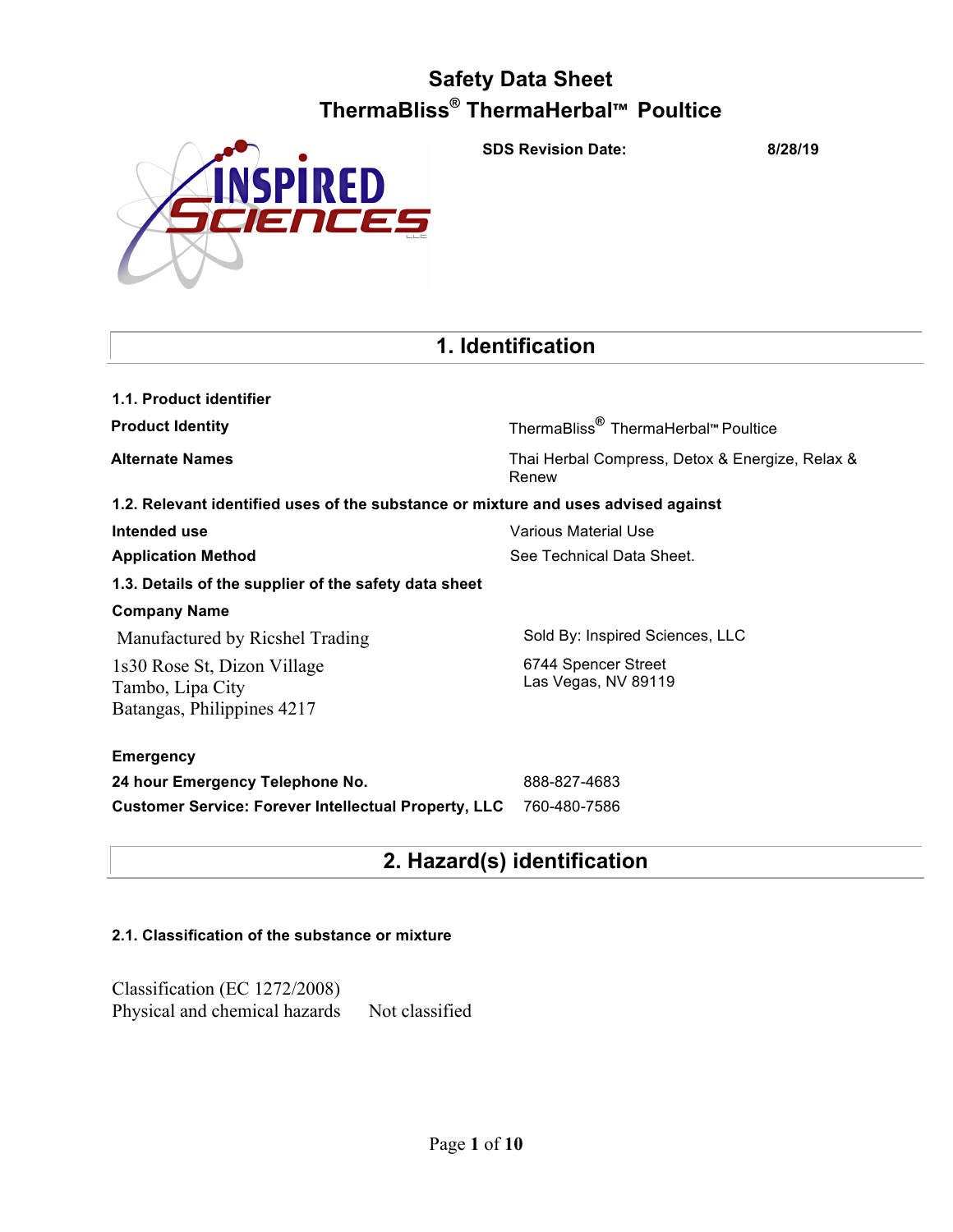

**SDS Revision Date: 8/28/19**

## **2.2. Label elements**

Label in accordance with (EC) No. 1272/2008 No pictogram required

## **[Prevention]:**

No GHS prevention statements

## **[Response]:**

No GHS response statements

## **[Storage]:**

No GHS storage statements

## **[Disposal]:**

No GHS disposal statements

## **3. Composition/information on ingredients**

This product contains the following substances that present a hazard within the meaning of the relevant State and Federal Hazardous Substances regulations.

| Ingredient/Chemical Designations                                                                                   | Weight % | <b>GHS Classification</b> | <b>Notes</b> |
|--------------------------------------------------------------------------------------------------------------------|----------|---------------------------|--------------|
| <b>Proprietary Herb Blend</b>                                                                                      | 70%      | <b>Not Classified</b>     |              |
| Lava Gel Absorbent Composition                                                                                     | 25%      | Not Classified            |              |
| Ingredients not listed are classified as non-hazardous or $\geq 5\%$<br>at a concentration below reportable levels |          | <b>Not Classified</b>     |              |

In accordance with paragraph (i) of §1910.1200, the specific chemical identity and/or exact percentage (concentration) of composition has been withheld as a trade secret.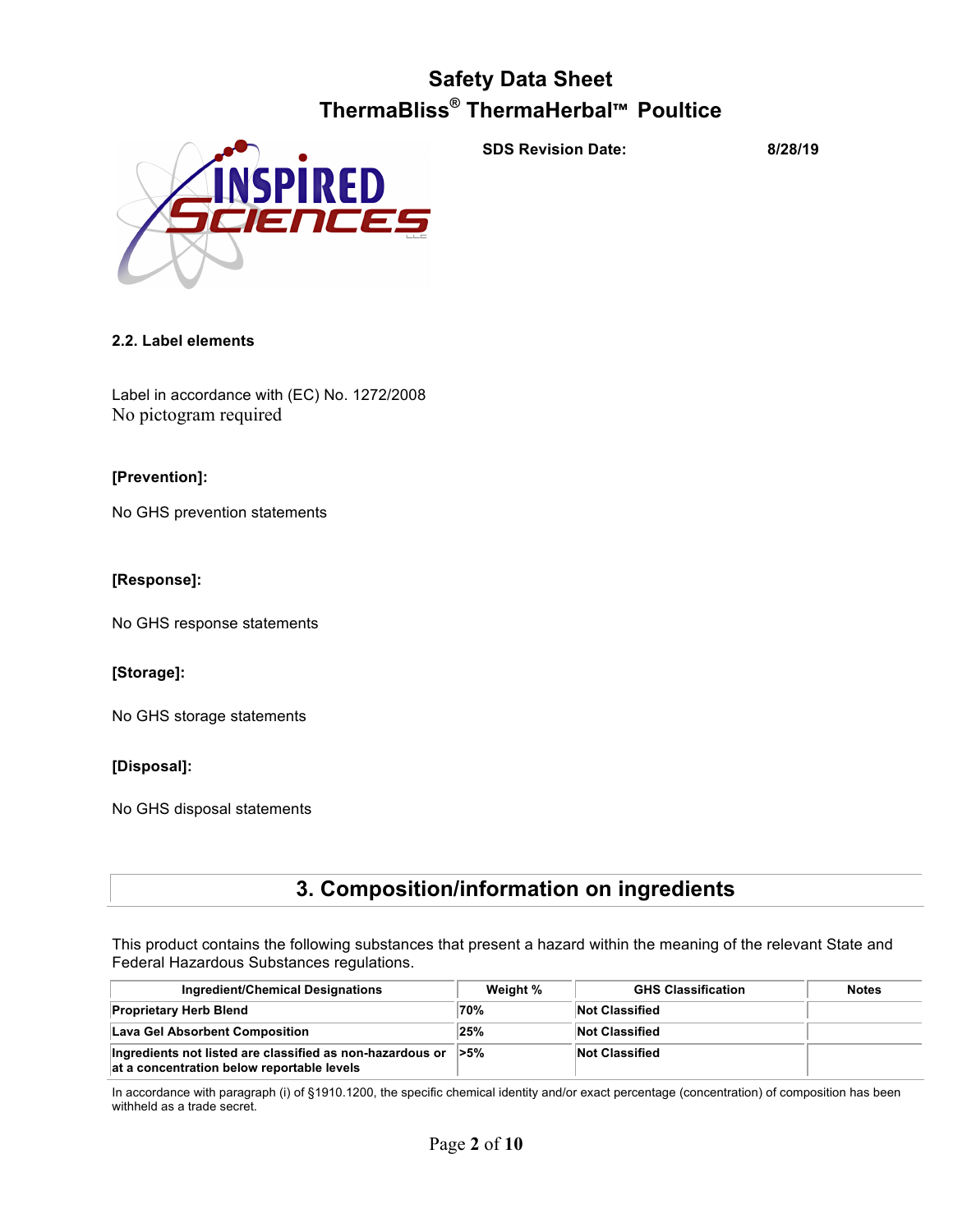**SDS Revision Date: 8/28/19**



[1] Substance classified with a health or environmental hazard.

[2] Substance with a workplace exposure limit.

[3] PBT-substance or vPvB-substance.

\*The full texts of the phrases are shown in Section 16.

## **4. First aid measures**

## **4.1. Description of first aid measures**

| General           | In all cases of doubt, or when symptoms persist, seek medical attention.<br>Never give anything by mouth to an unconscious person.                                                                                                        |
|-------------------|-------------------------------------------------------------------------------------------------------------------------------------------------------------------------------------------------------------------------------------------|
| <b>Inhalation</b> | Remove to fresh air, keep patient warm and at rest. If breathing is irregular or stopped,<br>give artificial respiration. If unconscious place in the recovery position and obtain<br>immediate medical attention. Give nothing by mouth. |
| <b>Eyes</b>       | Irrigate copiously with clean water for at least 15 minutes, holding the eyelids apart and<br>seek medical attention.                                                                                                                     |
| <b>Skin</b>       | Remove contaminated clothing. Wash skin thoroughly with soap and water or use a<br>recognized skin cleanser.                                                                                                                              |
| Ingestion         | Material is not acutely toxic by ingestion, unless it is in large amounts.                                                                                                                                                                |

## **4.2. Most important symptoms and effects, both acute and delayed**

**Overview EYE CONTACT: Mechanical injury or particle may embed in eye.** INHALATION: Should be treated as nuisance dust, may irritate mucous membranes or upper respiratory tract. Use proper respirator and means of ventilation. INGESTION: Ingestion is unlikely, however ingestion of large amounts could cause injury. SKIN ABSORPTION: Unlikely due to physical form and properties. Low toxicity and not considered a hazard. See section 2 for further details.

## **5. Fire-fighting measures**

## **5.1. Extinguishing media**

Use fire extinguishing media appropriate for surrounding materials.

## **5.2. Special hazards arising from the substance or mixture**

Hazardous decomposition: None under normal usage.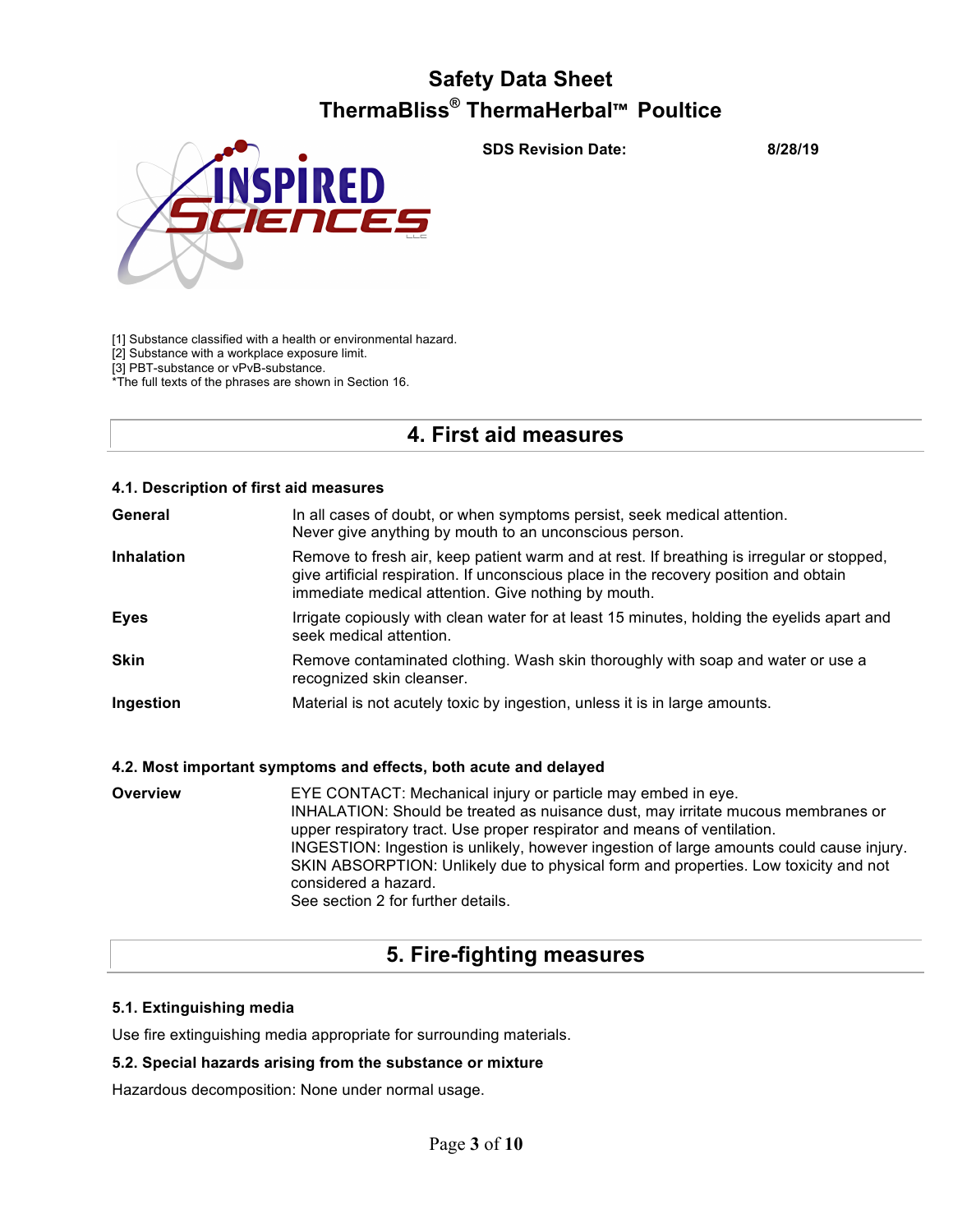

**SDS Revision Date: 8/28/19**

Keep away from heat / sparks / open flames / hot surfaces - No smoking.

## **5.3. Advice for fire-fighters**

No specific fire fighting procedure given.

## **ERG Guide No.**

## **6. Accidental release measures**

## **6.1. Personal precautions, protective equipment and emergency procedures**

Put on appropriate personal protective equipment (see section 8).

## **6.2. Environmental precautions**

Do not allow spills to enter drains or waterways.

Use good personal hygiene practices. Wash hands before eating, drinking, smoking or using toilet. Promptly remove soiled clothing and wash thoroughly before reuse.

## **6.3. Methods and material for containment and cleaning up**

Collect spilled pads and inspect non woven fabric; if fabric is punctured, torn, or interior materials are wetted, discard as waste as described below: if fabric is undamaged, repackage.

## **7. Handling and storage**

## **7.1. Precautions for safe handling**

Protect against physical damage.

See section 2 for further details. - [Prevention]:

## **7.2. Conditions for safe storage, including any incompatibilities**

Handle containers carefully to prevent damage and spillage.

Store in a cool, dry well ventilated location, away from sources of ignition. Separate from incompatibles. Observe all warnings and precautions listed for the product. Store product in accordance with OSHA.

See section 2 for further details. - [Storage]:

## **7.3. Specific end use(s)**

No data available.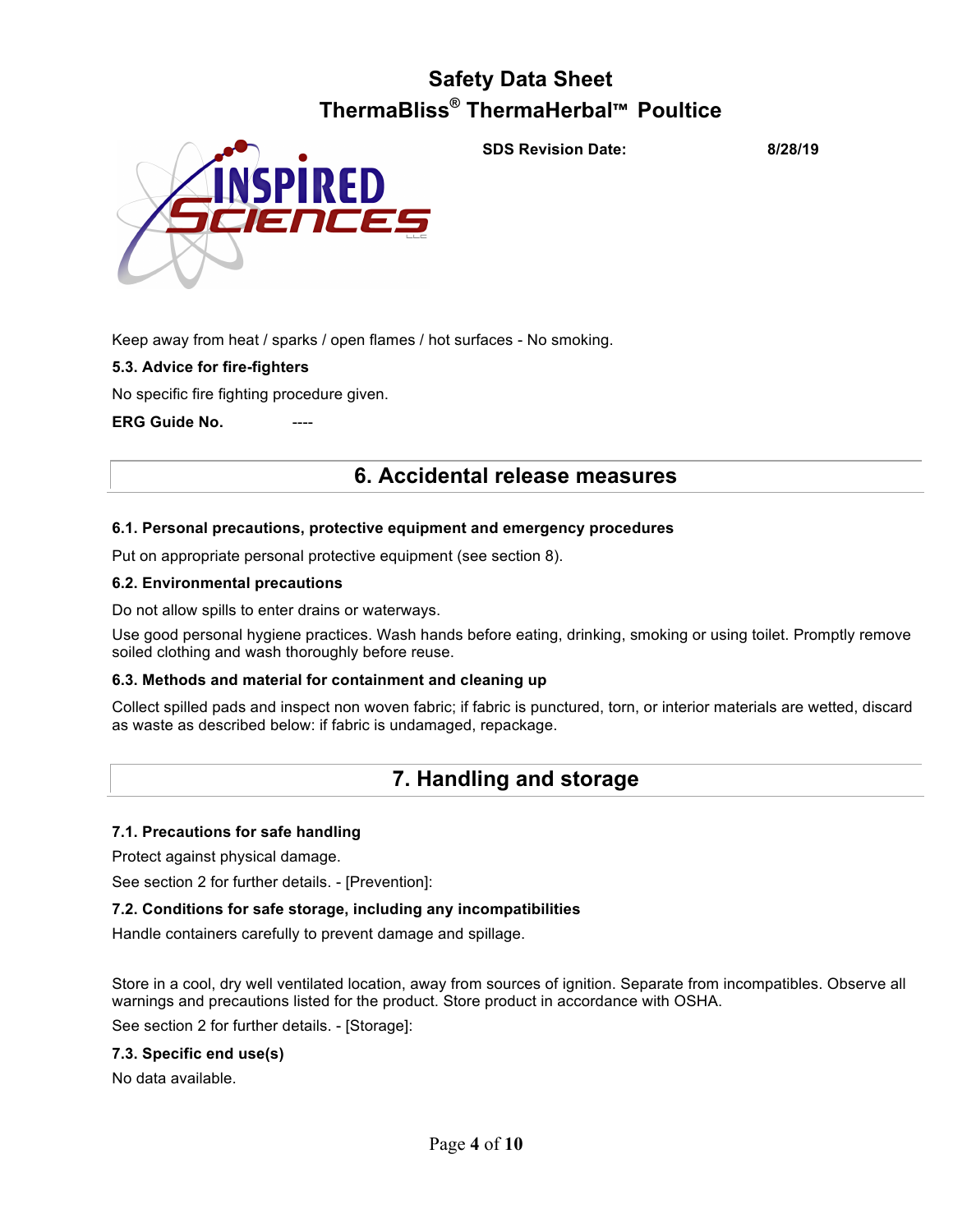**SDS Revision Date: 8/28/19**



## **8. Exposure controls and personal protection**

## **8.1. Control parameters**

## **Exposure**

| CAS No.     | Ingredient                            | Source       | Value                |
|-------------|---------------------------------------|--------------|----------------------|
| Proprietary | <b>Lava Gel Absorbent Composition</b> | <b>OSHA</b>  | No Established Limit |
|             |                                       | ACGIH        | No Established Limit |
|             |                                       | <b>NIOSH</b> | No Established Limit |
|             |                                       | Supplier     | No Established Limit |

#### **Carcinogen Data**

| <b>CAS No.</b> | Inaredient                  | Source      | Value                                                              |
|----------------|-----------------------------|-------------|--------------------------------------------------------------------|
| Proprietary    | 'OSHA<br>Lava Gel Absorbent |             | Select Carcinogen: No                                              |
|                | <b>Composition</b>          | <b>NTP</b>  | Known: No: Suspected: No                                           |
|                |                             | <b>IARC</b> | Group 1: No; Group 2a: No; Group 2b: No; Group 3: No; Group 4: No; |

## **8.2. Exposure controls**

| <b>Respiratory</b>          | Not required.                                                                                                                                                          |
|-----------------------------|------------------------------------------------------------------------------------------------------------------------------------------------------------------------|
| <b>Eves</b>                 | Protective safety glasses recommended                                                                                                                                  |
| <b>Skin</b>                 | Use the proper safety gear                                                                                                                                             |
| <b>Engineering Controls</b> | Provide adequate ventilation                                                                                                                                           |
| <b>Other Work Practices</b> | Use good personal hygiene practices. Wash hands before eating, drinking, smoking or<br>using toilet. Promptly remove soiled clothing and wash thoroughly before reuse. |

See section 2 for further details. - [Prevention]:

## **9. Physical and chemical properties**

| Appearance                     | Flat grayish, metallic powder consisting of above<br>ingredients, packaged in non woven fabric Solid |
|--------------------------------|------------------------------------------------------------------------------------------------------|
| Odor                           | None                                                                                                 |
| <b>Odor threshold</b>          | Not determined                                                                                       |
| рH                             | Not Measured                                                                                         |
| Melting point / freezing point | 1202 F                                                                                               |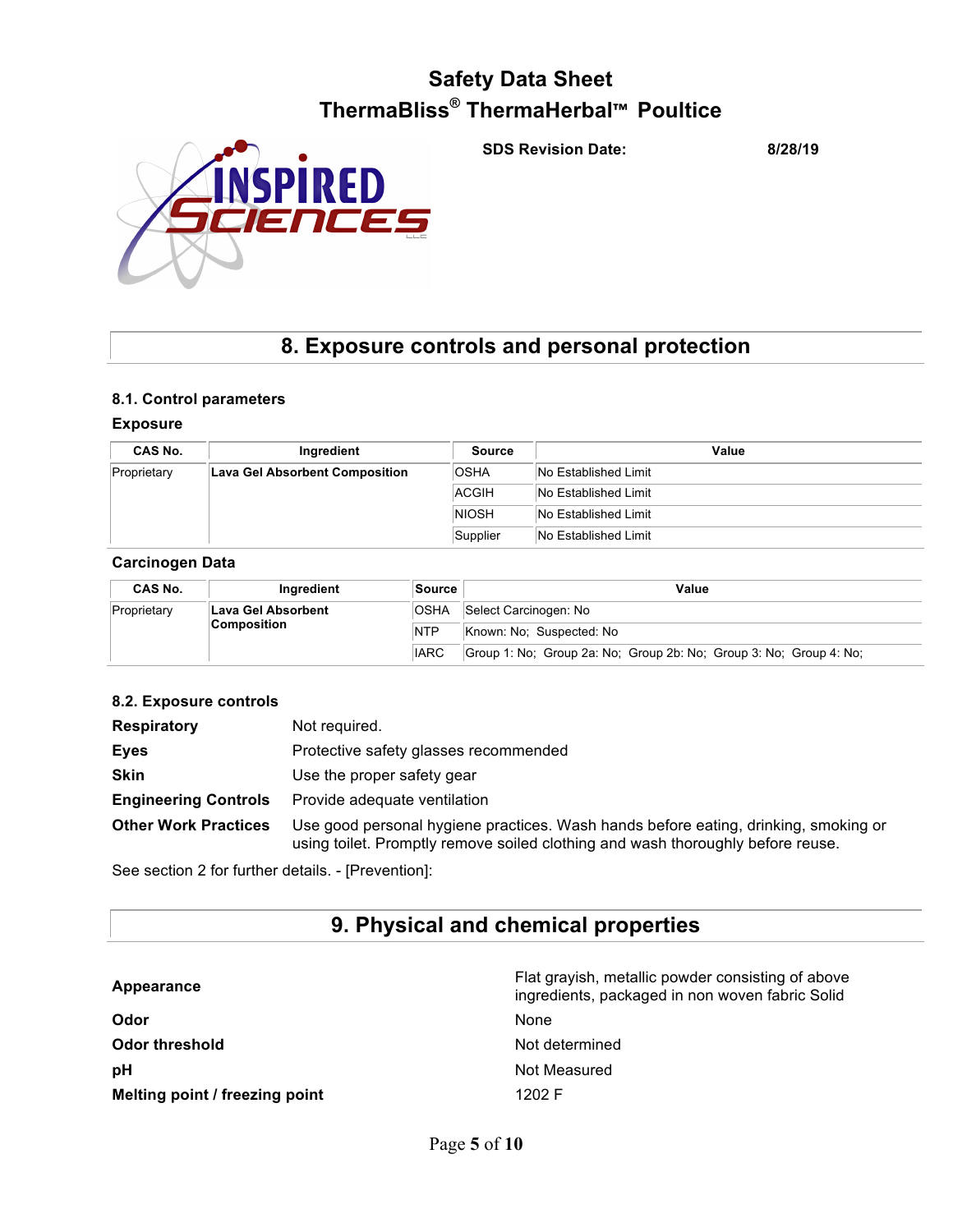

**SDS Revision Date: 8/28/19**

| Upper/lower flammability or explosive limits | Lower I |
|----------------------------------------------|---------|
| Flammability (solid, gas)                    | Solid   |
| Evaporation rate (Ether = $1$ )              | Not Mea |
| <b>Flash Point</b>                           | Not Mea |
| Initial boiling point and boiling range      | 2025 F  |

- **Vapor pressure (Pa)** Not Measured **Vapor Density Not Measured** Not Measured **Specific Gravity** 1.74 @25C **Solubility in Water** None **Partition coefficient n-octanol/water (Log Kow) Not Measured Decomposition temperature** Not Measured **Viscosity (cSt)** Not Measured **Coefficient of Water/Oil Distribution:** Not Applicable **Molecular Weight** Not Defined **9.2. Other information**
- **Not Measured Not Measured Lower Explosive Limit: Not Measured Upper Explosive Limit:** Not Measured

## **10. Stability and reactivity**

## **10.1. Reactivity**

No Specific reactivity hazards associated with this product.

## **10.2. Chemical stability**

No other relevant information.

Stable under normal temperature conditions.

## **10.3. Possibility of hazardous reactions**

No data available.

## **10.4. Conditions to avoid**

No data available.

## **10.5. Incompatible materials**

No specific materials or groups of materials are likely to react to produce a hazardous situation

## **10.6. Hazardous decomposition products**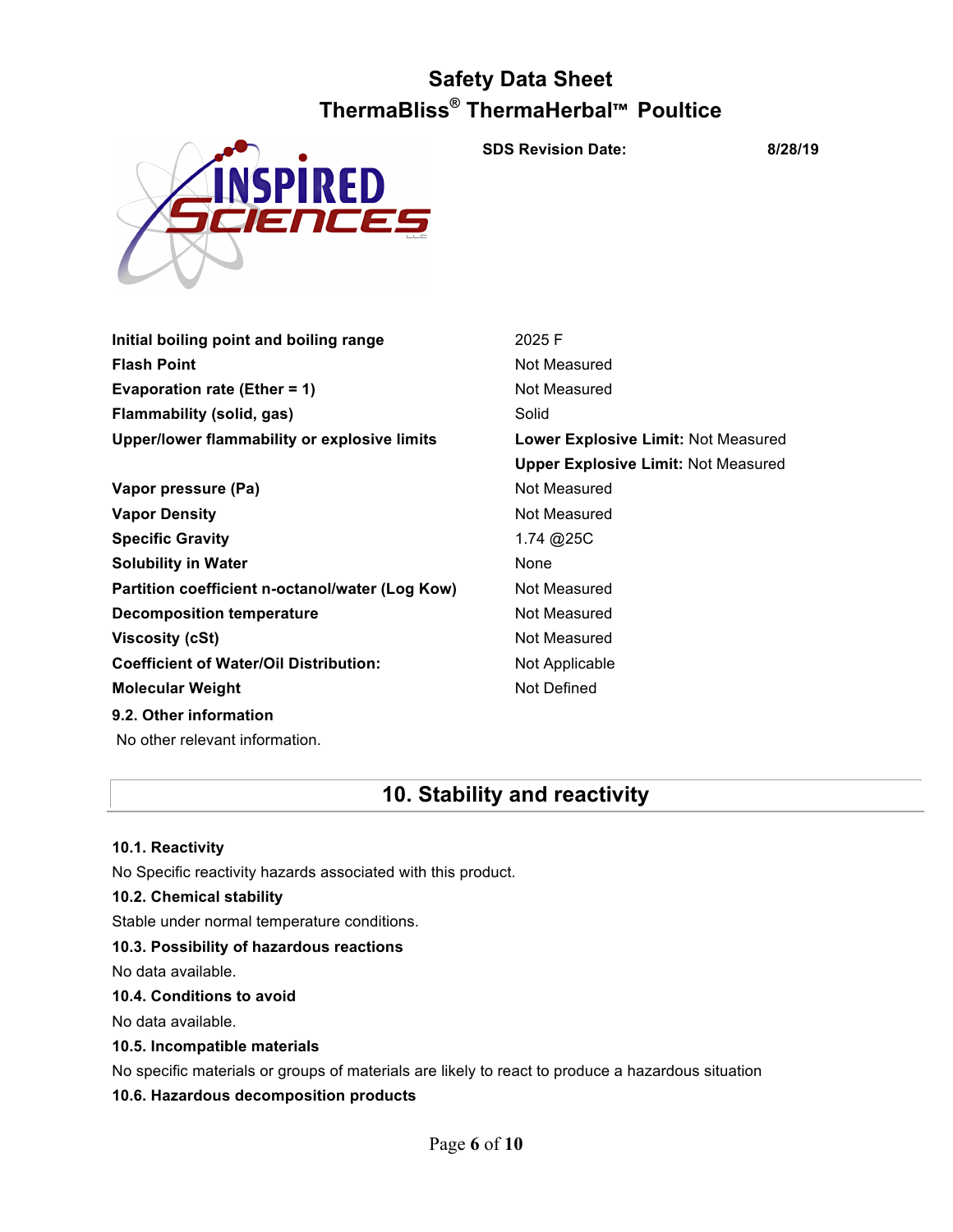RE

**SDS Revision Date: 8/28/19**

None under normal usage

## **11. Toxicological information**

## **11.1 Information on toxicological effects**

| Ingredient                                   | Oral LD50,<br>mg/kg  | Skin LD50.<br>mg/kg  | Inhalation<br>Vapor LC50.<br>mg/L/4hr | Inhalation<br>Dust/Mist LC50.<br>mg/L/4hr | <b>Inhalation</b><br>Gas LC50.<br>ppm |
|----------------------------------------------|----------------------|----------------------|---------------------------------------|-------------------------------------------|---------------------------------------|
| Lava Gel Absorbent Composition (Proprietary) | No data<br>available | No data<br>available | No data<br>available                  | No data available                         | No data<br>available                  |

Note: When no route specific LD50 data is available for an acute toxin, the converted acute toxicity point estimate was used in the calculation of the product's ATE (Acute Toxicity Estimate).

| <b>Classification</b>         | Category | <b>Hazard Description</b> |
|-------------------------------|----------|---------------------------|
| Acute toxicity (oral)         |          | Not Applicable            |
| Acute toxicity (dermal)       |          | Not Applicable            |
| Acute toxicity (inhalation)   |          | Not Applicable            |
| Skin corrosion/irritation     |          | Not Applicable            |
| Serious eye damage/irritation |          | Not Applicable            |
| Respiratory sensitization     |          | Not Applicable            |
| Skin sensitization            |          | Not Applicable            |
| Germ cell mutagenicity        |          | Not Applicable            |
| Carcinogenicity               |          | Not Applicable            |
| Reproductive toxicity         |          | Not Applicable            |
| STOT-single exposure          |          | Not Applicable            |
| STOT-repeated exposure        |          | Not Applicable            |
| Aspiration hazard             |          | Not Applicable            |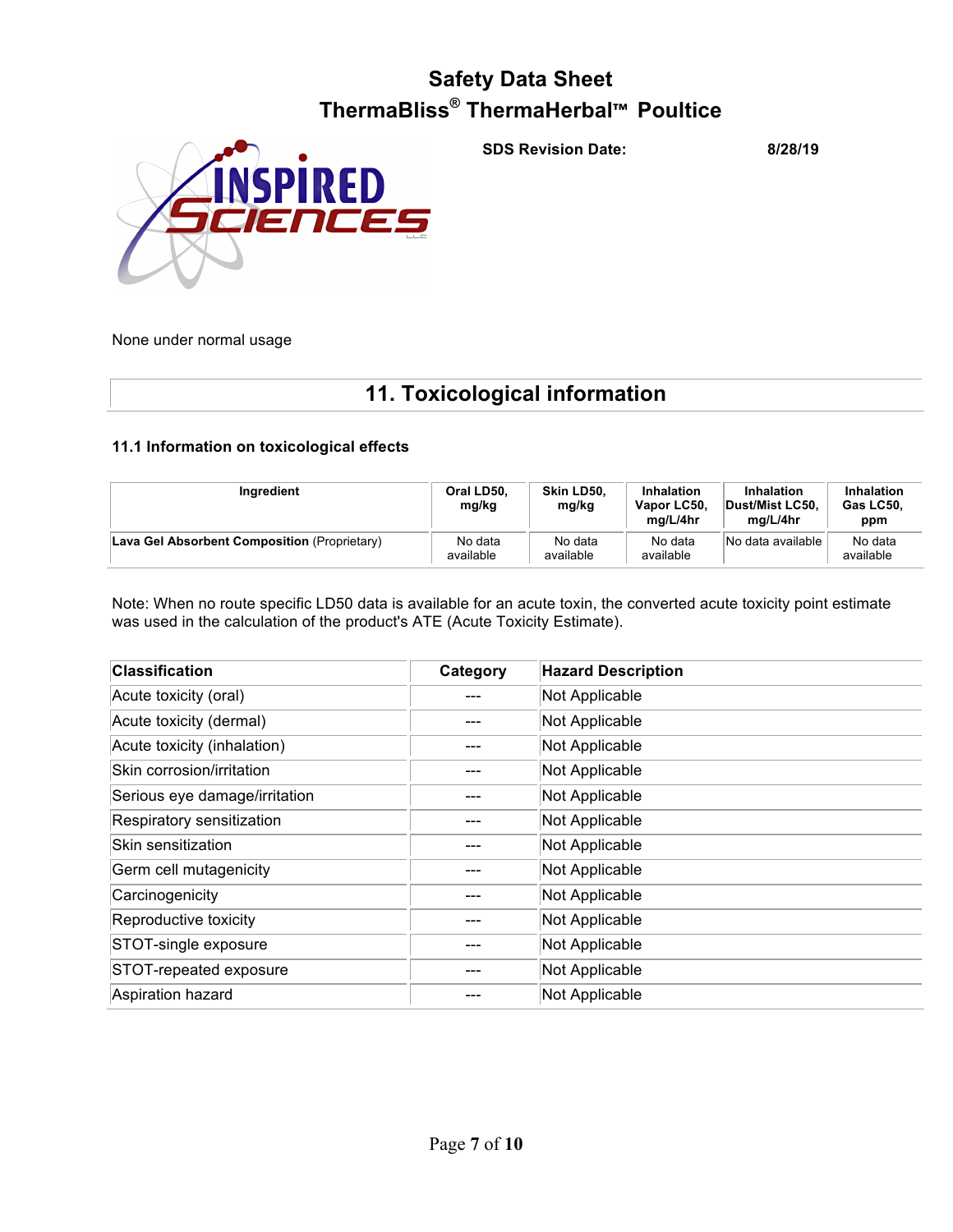**SDS Revision Date: 8/28/19**



## **12. Ecological information**

## **12.1. Toxicity**

No additional information provided for this product. See Section 3 for chemical specific data.

## **Aquatic Ecotoxicity**

| Ingredient                                   | 96 hr LC50 fish. | 48 hr EC50 crustacea. | ErC50 algae,  |
|----------------------------------------------|------------------|-----------------------|---------------|
|                                              | mg/l             | mq/l                  | mg/l          |
| Lava Gel Absorbent Composition (Proprietary) | Not Available    | Not Available         | Not Available |

## **12.2. Persistence and degradability**

There is no data available on the preparation itself.

## **12.3. Bioaccumulative potential**

Not Measured

## **12.4. Mobility in soil**

No data available.

## **12.5. Results of PBT and vPvB assessment**

This product contains no PBT/vPvB chemicals.

## **12.6. Other adverse effects**

No data available.

## **13. Disposal considerations**

## **13.1. Waste treatment methods**

Observe all federal, state and local regulations when disposing of this substance.

## **14. Transport information**

**DOT (Domestic Surface Transportation)**

**IMO / IMDG (Ocean Transportation) 14.1. UN number** Not Applicable Not Regulated Not Regulated

**ICAO/IATA**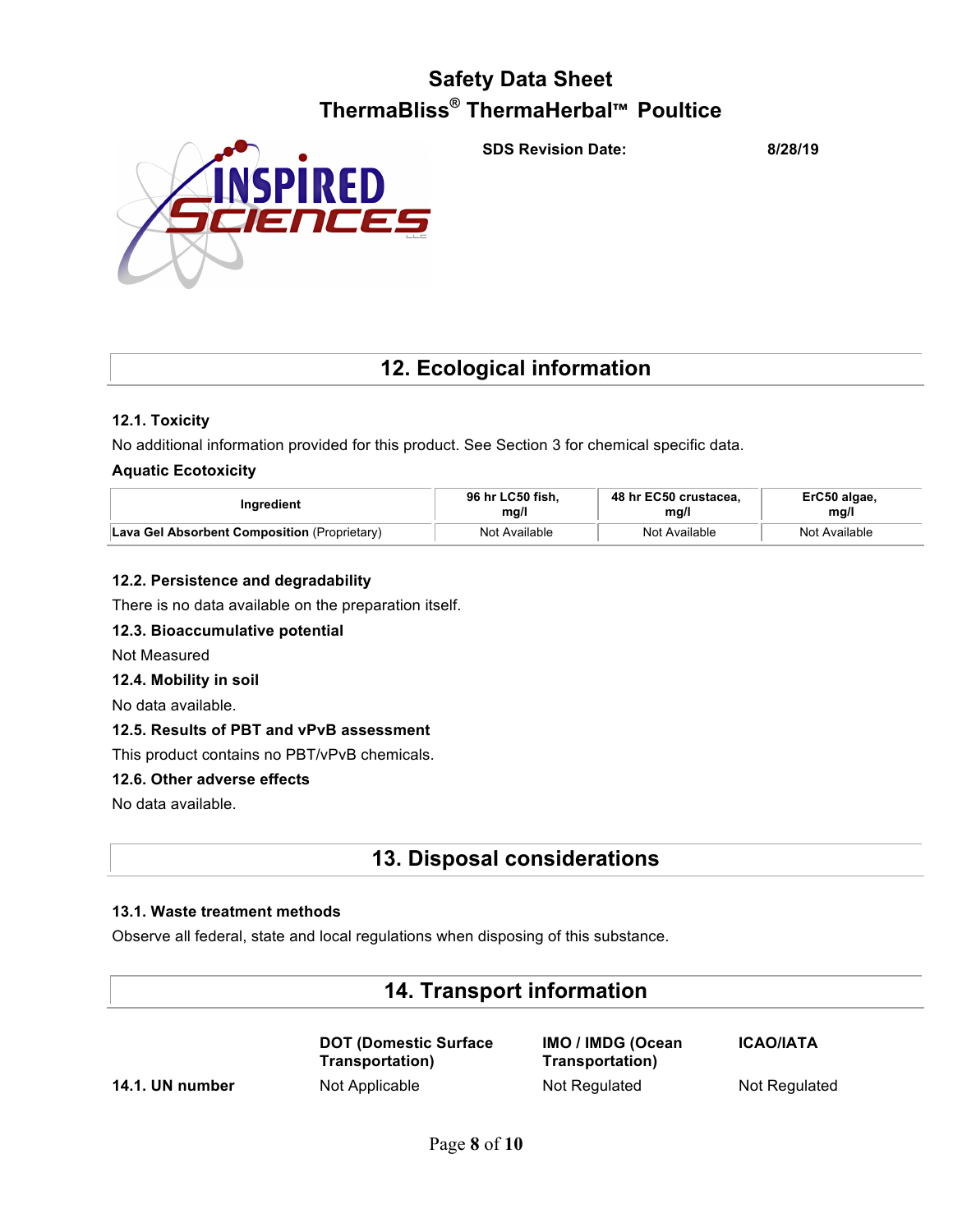

**SDS Revision Date: 8/28/19**

| 14.2. UN proper shipping<br>name    | Not Regulated                              | Not Regulated                                                   | Not Regulated             |
|-------------------------------------|--------------------------------------------|-----------------------------------------------------------------|---------------------------|
| 14.3. Transport hazard<br>class(es) | <b>DOT Hazard Class: Not</b><br>Applicable | <b>IMDG: Not Applicable</b><br><b>Sub Class: Not Applicable</b> | Air Class: Not Applicable |
| 14.4. Packing group                 | Not Applicable                             | Not Applicable                                                  | Not Applicable            |
| 14.5. Environmental hazards         |                                            |                                                                 |                           |
| <b>IMDG</b>                         | Marine Pollutant: No                       |                                                                 |                           |

**14.6. Special precautions for user**

No further information

## **15. Regulatory information**

| <b>Regulatory Overview</b>                          | The regulatory data in Section 15 is not intended to be all-inclusive, only selected<br>regulations are represented. |
|-----------------------------------------------------|----------------------------------------------------------------------------------------------------------------------|
| <b>Toxic Substance</b><br><b>Control Act (TSCA)</b> | All components of this material are either listed or exempt from listing on the TSCA<br>Inventory.                   |
| <b>WHMIS Classification</b>                         |                                                                                                                      |

| <b>US EPA Tier II Hazards</b> | Fire: No                              |
|-------------------------------|---------------------------------------|
|                               | <b>Sudden Release of Pressure: No</b> |
|                               | <b>Reactive: No</b>                   |
|                               | Immediate (Acute): No                 |
|                               | Delayed (Chronic): No                 |

## **EPCRA 311/312 Chemicals and RQs:**

To the best of our knowledge, there are no chemicals at levels which require reporting under this statute.

## **EPCRA 302 Extremely Hazardous:**

To the best of our knowledge, there are no chemicals at levels which require reporting under this statute.

## **EPCRA 313 Toxic Chemicals:**

To the best of our knowledge, there are no chemicals at levels which require reporting under this statute.

## **Proposition 65 - Carcinogens (>0.0%):**

To the best of our knowledge, there are no chemicals at levels which require reporting under this statute.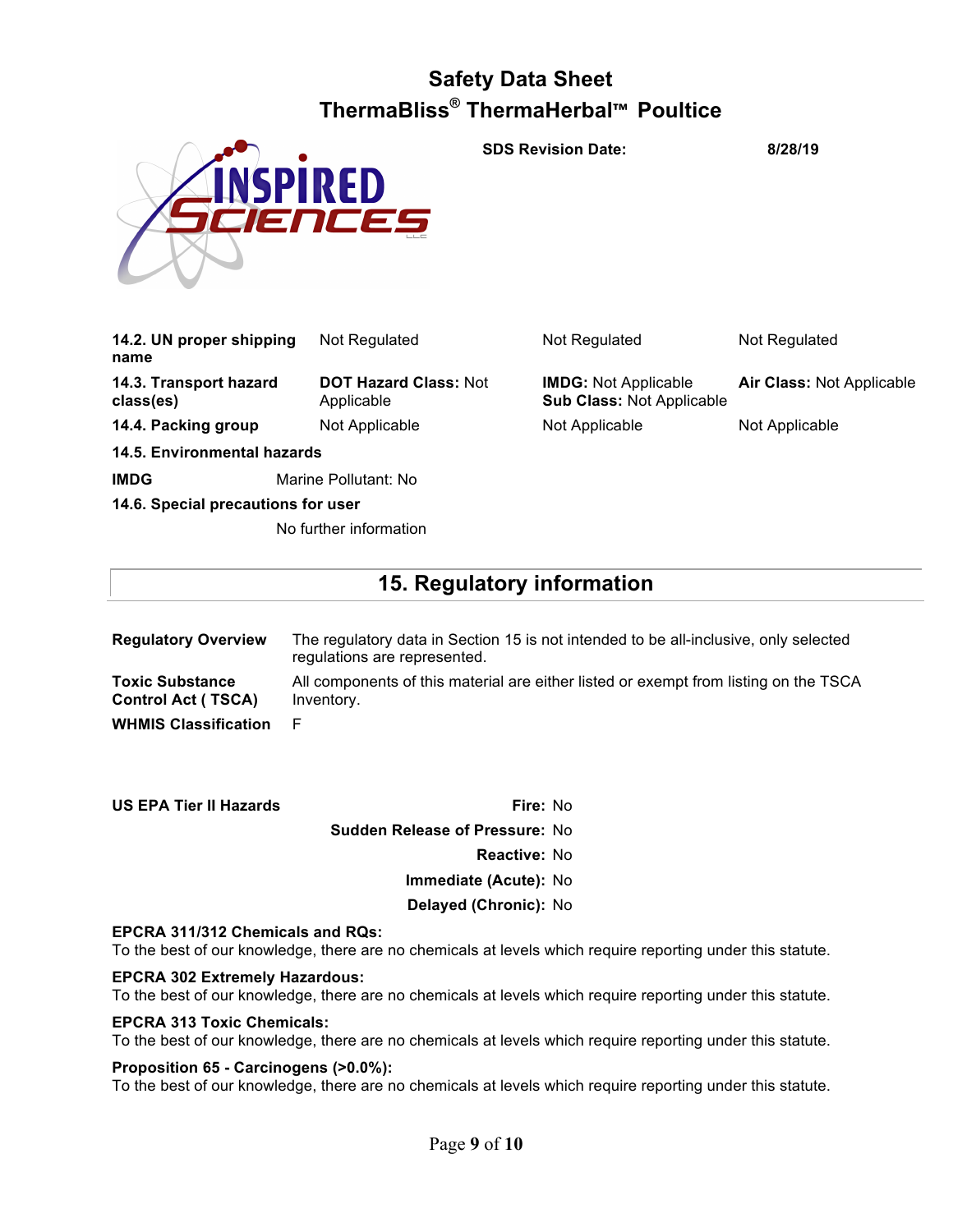## **Proposition 65 - Developmental Toxins (>0.0%):**

To the best of our knowledge, there are no chemicals at levels which require reporting under this statute.

## **Proposition 65 - Female Repro Toxins (>0.0%):**

To the best of our knowledge, there are no chemicals at levels which require reporting under this statute.

## **Proposition 65 - Male Repro Toxins (>0.0%):**

To the best of our knowledge, there are no chemicals at levels which require reporting under this statute.

## **New Jersey RTK Substances (>1%):**

Magnesium

## **Pennsylvania RTK Substances (>1%):**

Magnesium

## **16. Other information**

The information and recommendations contained herein are based upon data believed to be correct. However, no guarantee or warranty of any kind, expressed or implied, is made with respect to the information contained herein. We accept no responsibility and disclaim all liability for any harmful effects which may be caused by exposure to our products. Customers/users of this product must comply with all applicable health and safety laws, regulations, and orders.

We believe the statements, technical information and recommendations contained herein are reliable, but are given without warranty or guarantee. The information in the SDS was obtained from current and reliable sources. This document is generated for the purpose of distributing health, safety, and environmental data. It is NOT a specification sheet nor should any displayed data be construed as a specification, if this product is used as a component is another product, this SDS information may not be applicable.

End of Document

**SDS Revision Date: 8/28/19**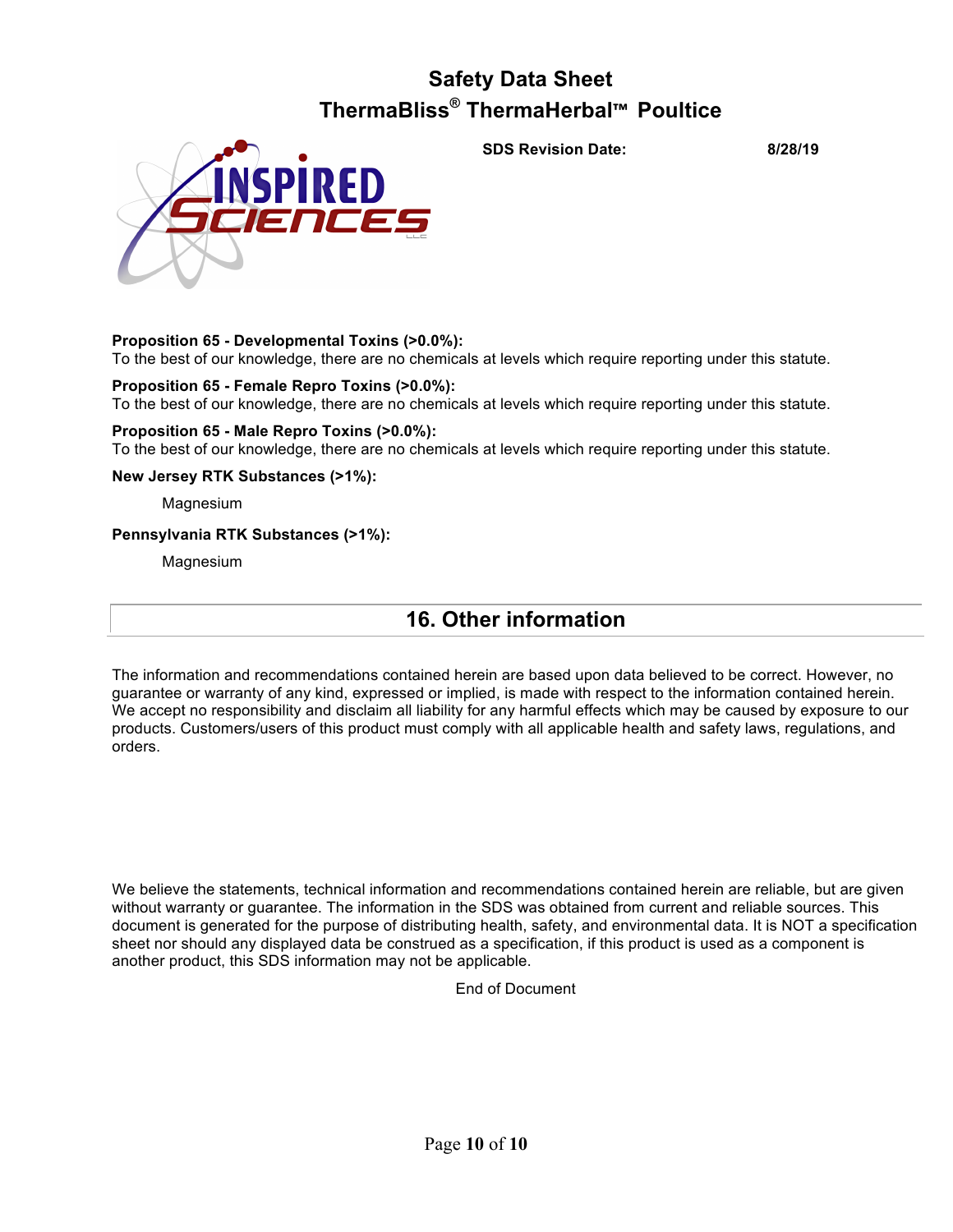

**SDS Revision Date: 5/2/19**

## **1. Identification**

| 1.1. Product identifier                                                            |                                                                          |  |  |  |
|------------------------------------------------------------------------------------|--------------------------------------------------------------------------|--|--|--|
| <b>Product Identity</b>                                                            | ThermaBliss <sup>®</sup> Paraffin Anywhere <sup>™</sup> Nourishment+ Wax |  |  |  |
| <b>Alternate Names</b>                                                             | Paraffin Anywhere™ Wax                                                   |  |  |  |
| 1.2. Relevant identified uses of the substance or mixture and uses advised against |                                                                          |  |  |  |
| Intended use                                                                       | See Technical Data Sheet.                                                |  |  |  |
| <b>Application Method</b>                                                          | See Technical Data Sheet.                                                |  |  |  |
| 1.3. Details of the supplier of the safety data sheet                              |                                                                          |  |  |  |
| <b>Company Name</b>                                                                | Forever Young International, Inc.                                        |  |  |  |
|                                                                                    | 6744 Spencer Street                                                      |  |  |  |
|                                                                                    | Las Vegas, NV 89119                                                      |  |  |  |
| <b>Emergency</b>                                                                   |                                                                          |  |  |  |
| 24 hour Emergency Telephone No.                                                    | 888-827-4683                                                             |  |  |  |
| <b>Customer Service: Forever Young International, Inc.</b>                         | 760-504-0330                                                             |  |  |  |

## **2. Hazard(s) identification**

## **2.1. Classification of the substance or mixture**

No applicable GHS categories.

## **2.2. Label elements**

Using the Toxicity Data listed in section 11 and 12 the product is labeled as follows. No applicable GHS categories.

## **[Prevention]:**

No GHS prevention statements **[Response]:** No GHS response statements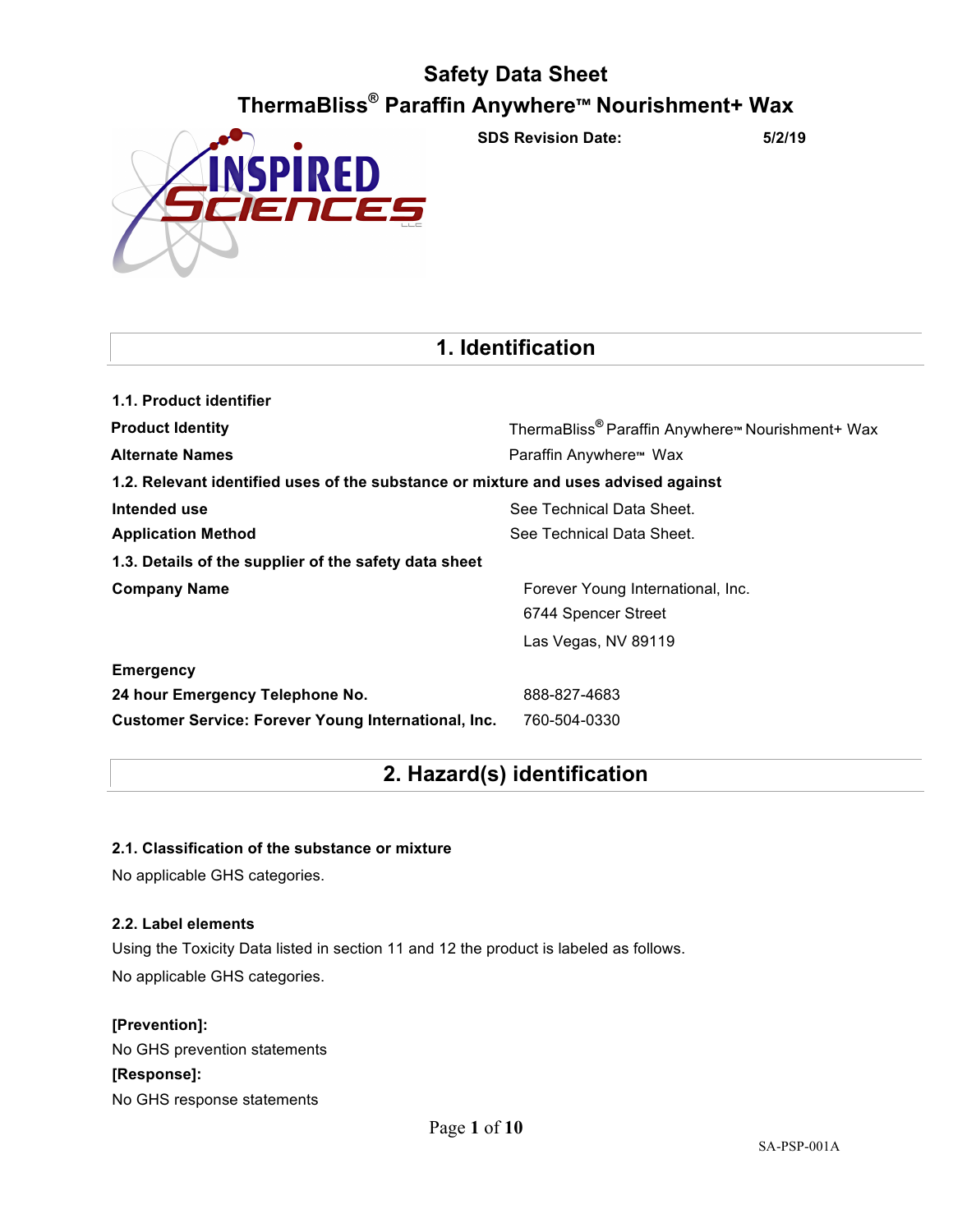

**SDS Revision Date: 5/2/19**

## **[Storage]:**

No GHS storage statements

## **[Disposal]:**

No GHS disposal statements

## **3. Composition/information on ingredients**

This product contains the following substances that present a hazard within the meaning of the relevant State and Federal Hazardous Substances regulations.

| Ingredient/Chemical Designations               | Weight %  | <b>GHS Classification</b> | <b>Notes</b> |
|------------------------------------------------|-----------|---------------------------|--------------|
| Paraffin<br><b>CAS Number:</b><br>0008002-74-2 | 100<br>75 | <b>Not Classified</b>     | [1][2]       |
|                                                |           |                           |              |

In accordance with paragraph (i) of §1910.1200, the specific chemical identity and/or exact percentage (concentration) of composition has been withheld as a trade secret.

[1] Substance classified with a health or environmental hazard.

[2] Substance with a workplace exposure limit.

[3] PBT-substance or vPvB-substance.

\*The full texts of the phrases are shown in Section 16.

## **4. First aid measures**

## **4.1. Description of first aid measures**

| General           | In all cases of doubt, or when symptoms persist, seek medical attention.<br>Never give anything by mouth to an unconscious person. All treatments should be based<br>on observed signs and symptoms of distress in a patient. Consideration should be given to<br>the possibility that overexposure to materials other than this product may have occurred. |
|-------------------|-------------------------------------------------------------------------------------------------------------------------------------------------------------------------------------------------------------------------------------------------------------------------------------------------------------------------------------------------------------|
| <b>Inhalation</b> | Remove to fresh air, keep patient warm and at rest. If breathing is irregular or stopped,<br>give artificial respiration. If unconscious place in the recovery position and obtain<br>immediate medical attention. Give nothing by mouth.                                                                                                                   |
| <b>Eyes</b>       | Irrigate copiously with clean water for at least 15 minutes, holding the eyelids apart and<br>seek medical attention.                                                                                                                                                                                                                                       |
| <b>Skin</b>       | Remove contaminated clothing. Wash skin thoroughly with soap and water or use a<br>recognized skin cleanser.                                                                                                                                                                                                                                                |
| Ingestion         | If swallowed obtain immediate medical attention. Keep at rest. Do NOT induce vomiting.                                                                                                                                                                                                                                                                      |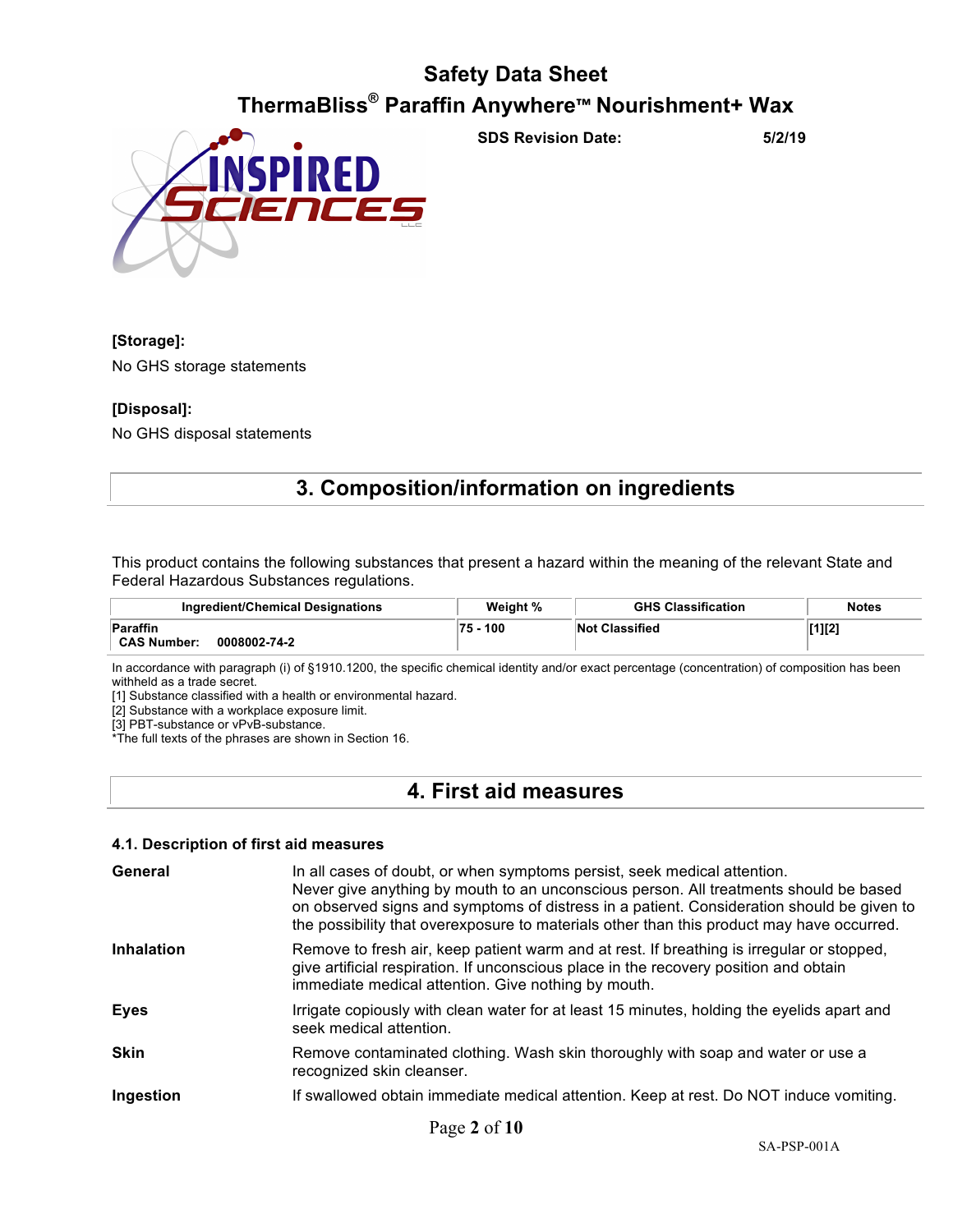

**SDS Revision Date: 5/2/19**

## **4.2. Most important symptoms and effects, both acute and delayed**

| Overview    | Inhalation: Exposure to vapors, fumes, or smoke from molten material handled in confined<br>areas can produce irritation or respiratory tracts, and possible physical discomfort to<br>sensitive individuals.<br>Skin: Skin contact with molten material can cause severe burns.<br>Ingestion: This material is essentially inert and non-toxic. Regardless of this the material<br>should be handled with care and not be ingested or put in mouth.<br>Eye: Exposure to fumes, vapors or smoke from thermally degraded product can cause<br>irritation to eyes. Contact with molten material will cause thermal burns and eye injury.<br>See section 2 for further details. |
|-------------|------------------------------------------------------------------------------------------------------------------------------------------------------------------------------------------------------------------------------------------------------------------------------------------------------------------------------------------------------------------------------------------------------------------------------------------------------------------------------------------------------------------------------------------------------------------------------------------------------------------------------------------------------------------------------|
| <b>Skin</b> | May cause an allergic skin reaction.                                                                                                                                                                                                                                                                                                                                                                                                                                                                                                                                                                                                                                         |

## **5. Fire-fighting measures**

## **5.1. Extinguishing media**

Water fog, Carbon Dioxide, Dry Chemical

## **5.2. Special hazards arising from the substance or mixture**

Hazardous decomposition: High temperatures and fires may produce such toxic substances as carbon monoxide and carbon dioxide.

Avoid breathing dust / fume / gas / mist / vapors / spray.

## **5.3. Advice for fire-fighters**

None known to laboratory

**ERG Guide No.** 

## **6. Accidental release measures**

## **6.1. Personal precautions, protective equipment and emergency procedures**

Put on appropriate personal protective equipment (see section 8).

## **6.2. Environmental precautions**

Do not allow spills to enter drains or waterways.

Use good personal hygiene practices. Wash hands before eating, drinking, smoking or using toilet. Promptly remove soiled clothing and wash thoroughly before reuse.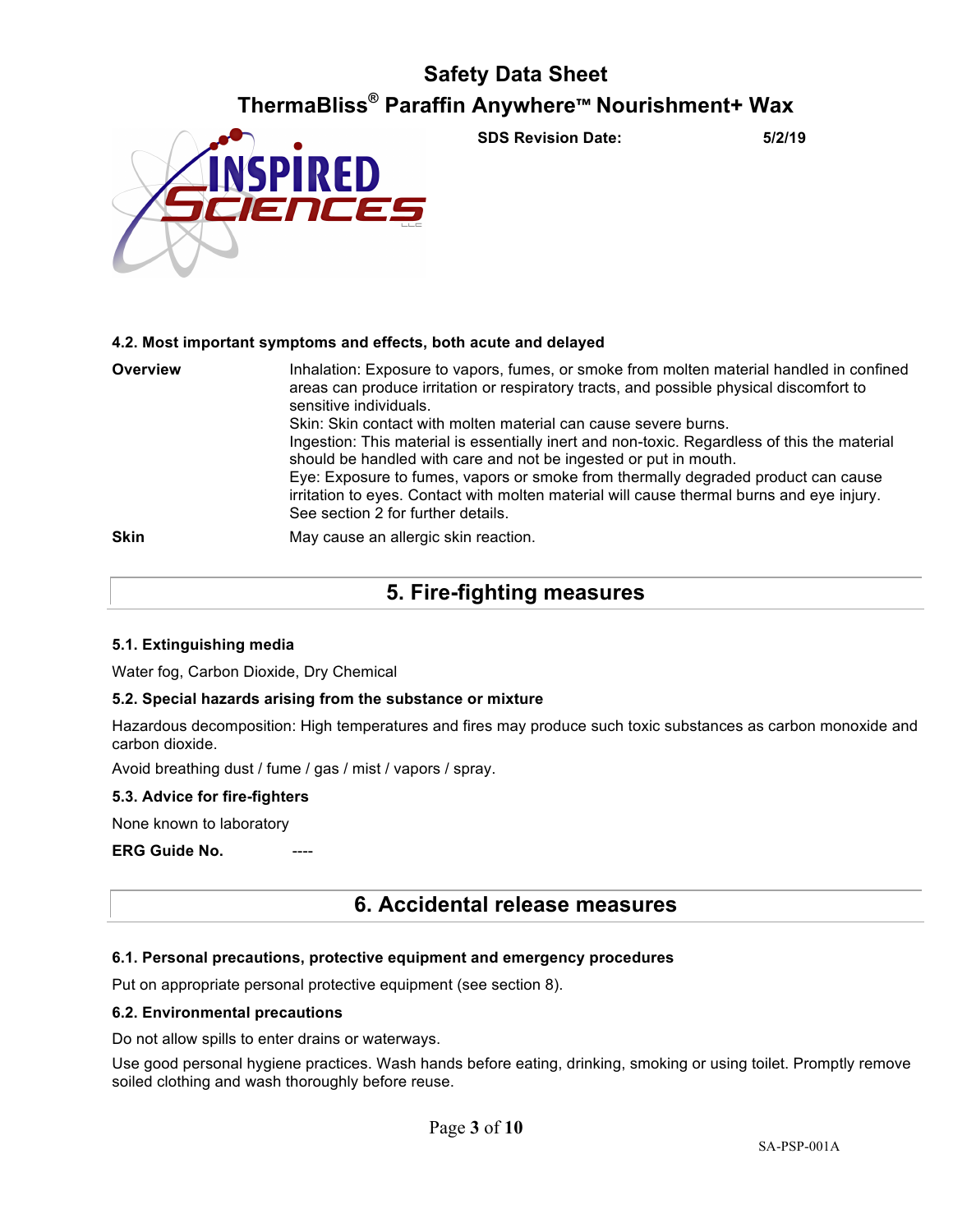

**SDS Revision Date: 5/2/19**

## **6.3. Methods and material for containment and cleaning up**

Handle as a thermoplastic. With molten spills, allow the material to solidify and cool. Keep material out of sewers and watercourses by diking or impounding. Recover and place into appropriate containers for recycling or disposal, according to prevailing local, state and federal laws.

## **7. Handling and storage**

## **7.1. Precautions for safe handling**

Protect against physical damage.

See section 2 for further details. - [Prevention]:

## **7.2. Conditions for safe storage, including any incompatibilities**

Handle containers carefully to prevent damage and spillage.

When kept in molten state, inert gas blanketing may be used to avoid material degradation. As a solid, avoid contamination by keeping in closed containers.

Incompatible materials: No data available.

Store in a cool, dry well ventilated location, away from sources of ignition. Separate from incompatibles. Observe all warnings and precautions listed for the product. Store product in accordance with OSHA.

See section 2 for further details. - [Storage]:

#### **7.3. Specific end use(s)**

No data available.

## **8. Exposure controls and personal protection**

#### **8.1. Control parameters**

#### **Exposure**

| CAS No.      | Ingredient | Source      | Value                |
|--------------|------------|-------------|----------------------|
| 0008002-74-2 | Paraffin   | <b>OSHA</b> | No Established Limit |
|              |            | ACGIH       | TWA: 2 mg/m3         |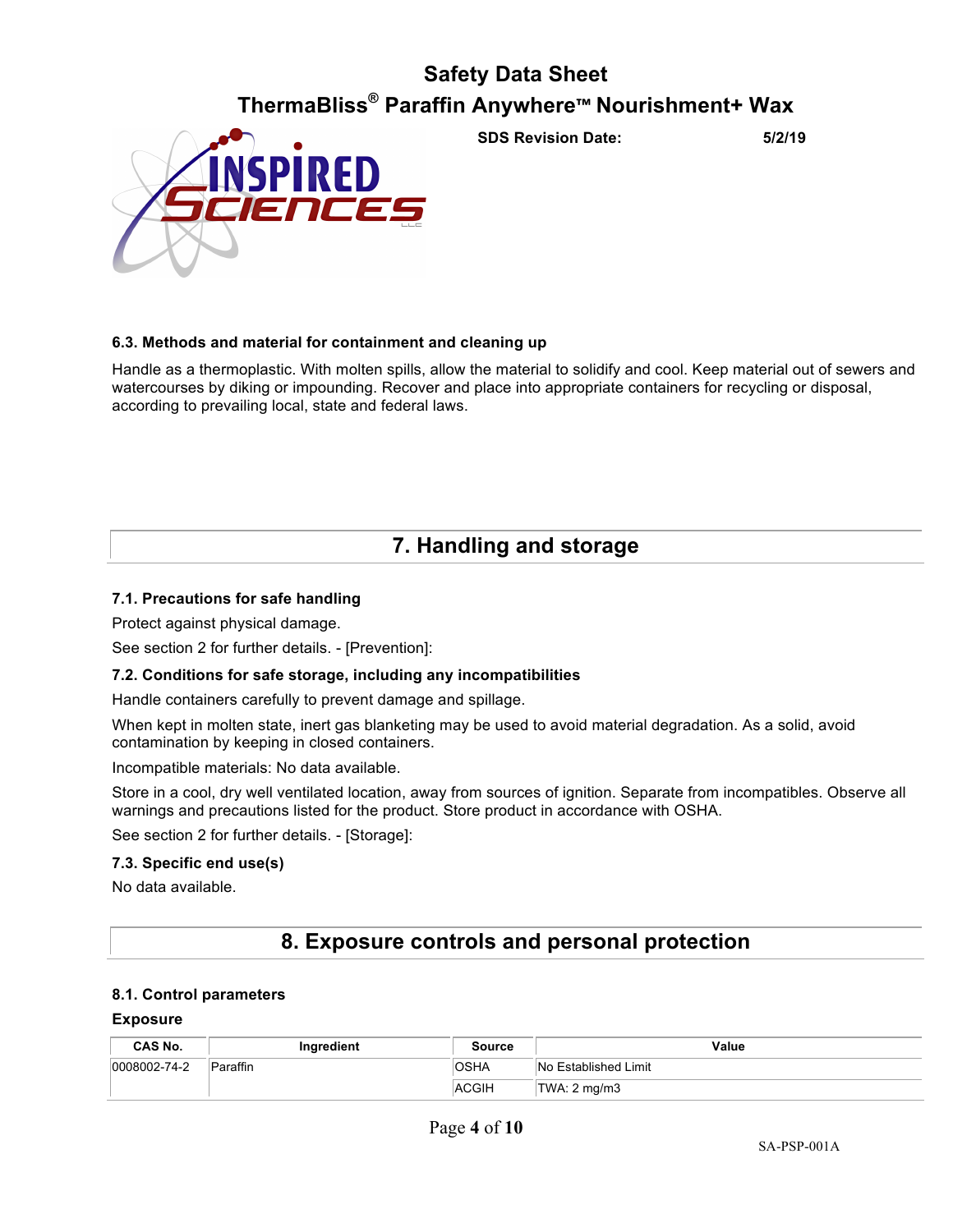

**SDS Revision Date: 5/2/19**

| <b>NIOSH</b> | ma/m3                                  |
|--------------|----------------------------------------|
| Supplier     | $\cdot$<br>Limit<br>∣No<br>Established |

## **Carcinogen Data**

| CAS No.              | Ingredient      | Source      | Value                                                              |
|----------------------|-----------------|-------------|--------------------------------------------------------------------|
| $ 0008002 - 74 - 2 $ | <b>Paraffin</b> | 'OSHA       | Select Carcinogen: No                                              |
|                      |                 | <b>NTP</b>  | Known: No: Suspected: No                                           |
|                      |                 | <b>IARC</b> | Group 1: No; Group 2a: No; Group 2b: No; Group 3: No; Group 4: No; |

| 8.2. Exposure controls      |                                                                                                                                                                                                                                                                                                                                        |
|-----------------------------|----------------------------------------------------------------------------------------------------------------------------------------------------------------------------------------------------------------------------------------------------------------------------------------------------------------------------------------|
| <b>Respiratory</b>          | If workers are exposed to concentrations above the exposure limit they must use the<br>appropriate, certified respirators.                                                                                                                                                                                                             |
| <b>Eyes</b>                 | Protective safety glasses recommended                                                                                                                                                                                                                                                                                                  |
| <b>Skin</b>                 | Use the correct protective clothing.                                                                                                                                                                                                                                                                                                   |
| <b>Engineering Controls</b> | Provide adequate ventilation. Where reasonably practicable this should be achieved by the<br>use of local exhaust ventilation and good general extraction. If these are not sufficient to<br>maintain concentrations of particulates and any vapor below occupational exposure limits<br>suitable respiratory protection must be worn. |
| <b>Other Work Practices</b> | Use good personal hygiene practices. Wash hands before eating, drinking, smoking or<br>using toilet. Promptly remove soiled clothing and wash thoroughly before reuse.                                                                                                                                                                 |
|                             |                                                                                                                                                                                                                                                                                                                                        |

See section 2 for further details. - [Prevention]:

## **9. Physical and chemical properties**

| Appearance                              | Off White Solid |
|-----------------------------------------|-----------------|
| Odor                                    | Lavender        |
| Odor threshold                          | Not determined  |
| рH                                      | Not Measured    |
| Melting point / freezing point          | 37-100 C        |
| Initial boiling point and boiling range | > 300 Degrees C |
| <b>Flash Point</b>                      | > 175 C (TCC)   |
| <b>Evaporation rate (Ether = 1)</b>     | ${}_{0.01}$     |
| Flammability (solid, gas)               | Not Applicable  |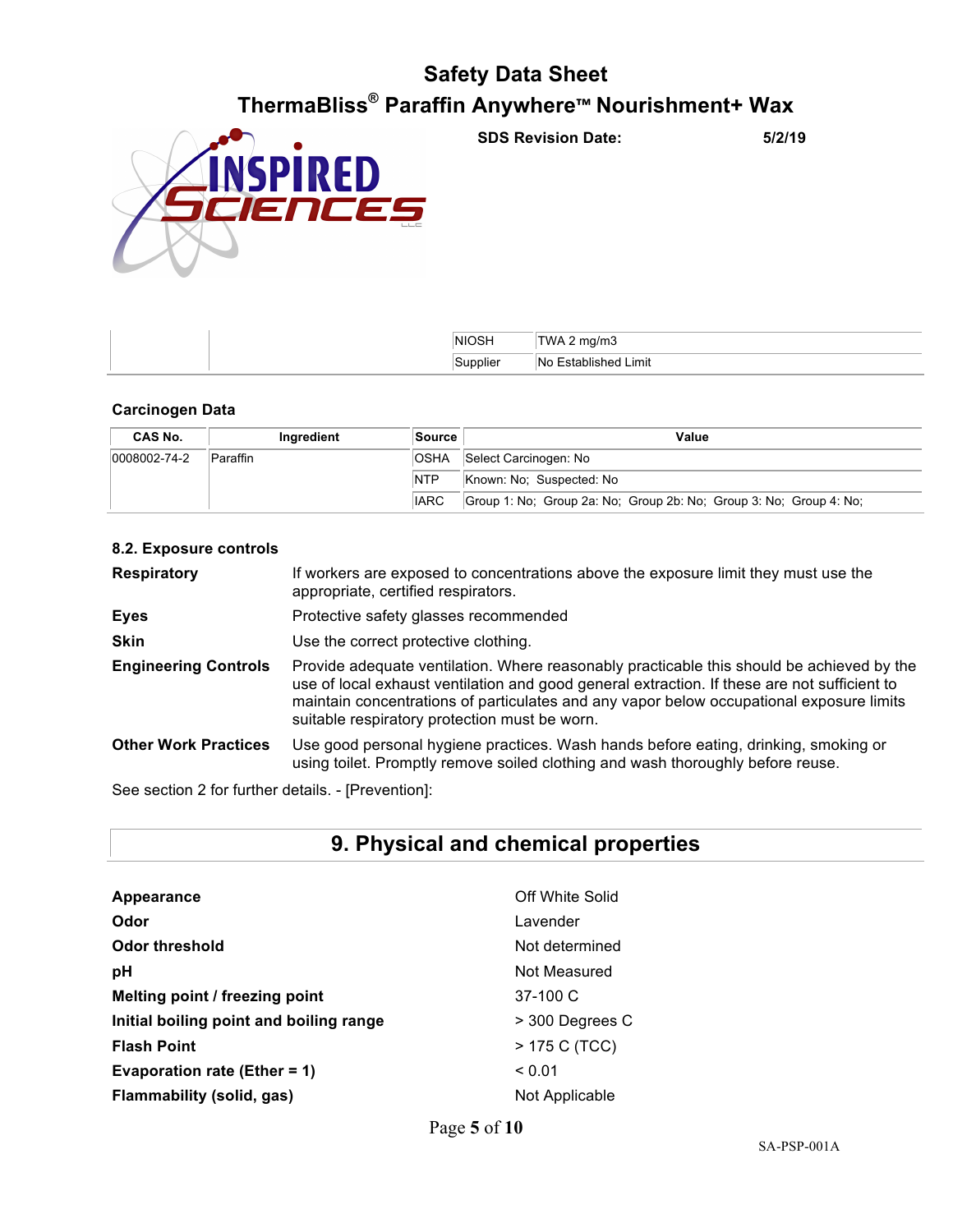

**SDS Revision Date: 5/2/19**

|                                                 | <b>Upper Explosive Limit: Not Measured</b> |
|-------------------------------------------------|--------------------------------------------|
| Vapor pressure (Pa)                             | $< 0.01 \text{ @ } 25 \text{C}$            |
| <b>Vapor Density</b>                            | > 5                                        |
| <b>Specific Gravity</b>                         | $0.9 - 0.93$                               |
| <b>Solubility in Water</b>                      | $< 0.1\%$                                  |
| Partition coefficient n-octanol/water (Log Kow) | Not Measured                               |
| <b>Auto-ignition temperature</b>                | Not Measured                               |
| <b>Decomposition temperature</b>                | Not Measured                               |
| Viscosity (cSt)                                 | Not Measured                               |
| % Volatile                                      | $< 1.0\%$                                  |
| 9.2. Other information                          |                                            |
| No other relevant information.                  |                                            |

**Upper/lower flammability or explosive limits Lower Explosive Limit:** Not Measured

## **10. Stability and reactivity**

## **10.1. Reactivity**

Hazardous Polymerization will not occur.

## **10.2. Chemical stability**

Stable under normal circumstances.

## **10.3. Possibility of hazardous reactions**

No data available.

## **10.4. Conditions to avoid**

Strong oxidizing agents.

## **10.5. Incompatible materials**

No data available.

## **10.6. Hazardous decomposition products**

High temperatures and fires may produce such toxic substances as carbon monoxide and carbon dioxide.

## **11. Toxicological information**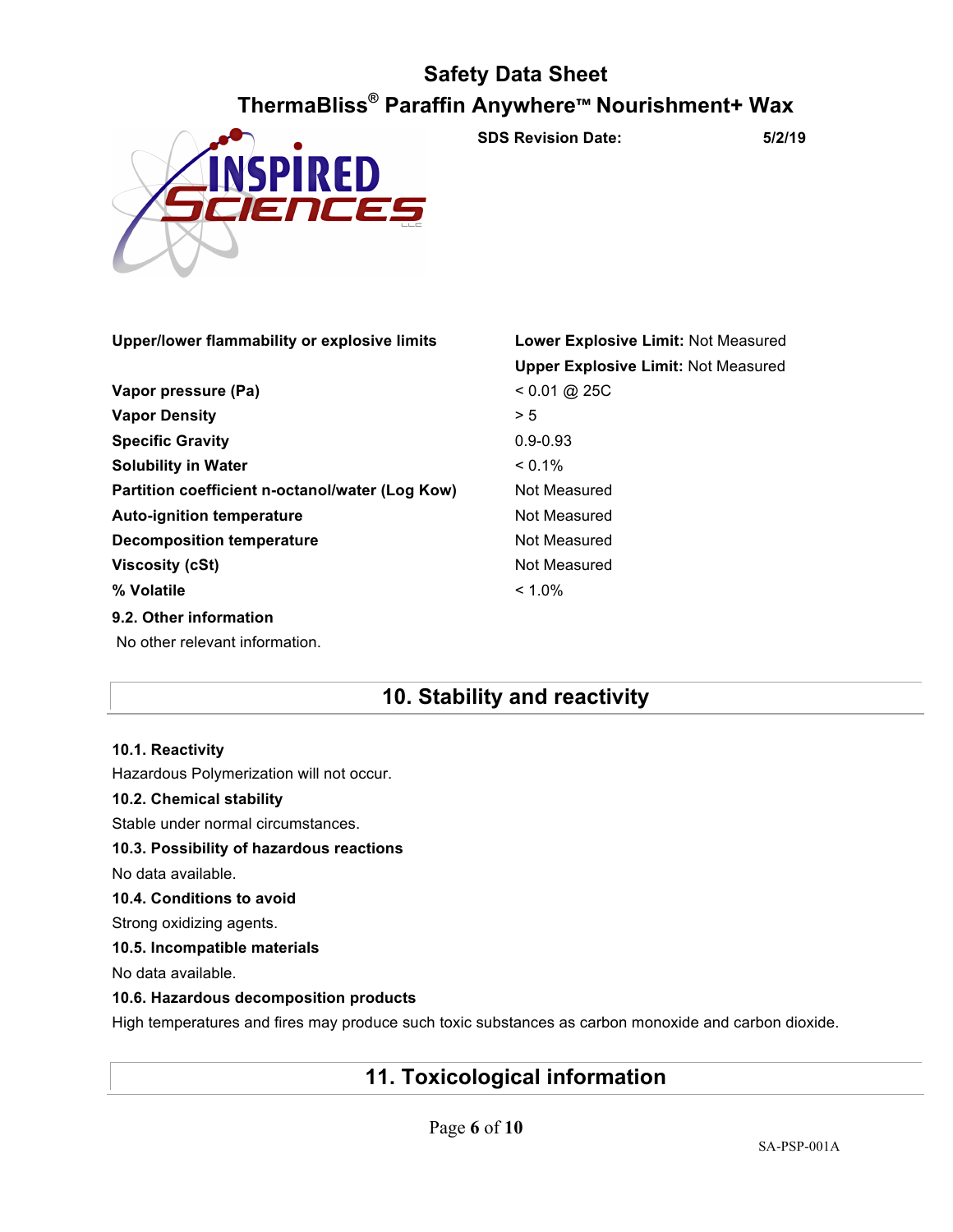

**SDS Revision Date: 5/2/19**

## **Acute toxicity**

| Ingredient             | Oral LD50,<br>mg/kg | Skin LD50.<br>mg/kg | <b>Inhalation</b><br>Vapor LC50,<br>mg/L/4hr | <b>Inhalation</b><br>Dust/Mist<br><b>LC50.</b><br>mg/L/4hr | <b>Inhalation</b><br>Gas LC50.<br>ppm |
|------------------------|---------------------|---------------------|----------------------------------------------|------------------------------------------------------------|---------------------------------------|
| Paraffin - (8002-74-2) | $> 5,000.00$ , Rat  | No data             | No data                                      | No data                                                    | No data                               |
|                        | - Category: NA      | available           | available                                    | available                                                  | available                             |

Note: When no route specific LD50 data is available for an acute toxin, the converted acute toxicity point estimate was used in the calculation of the product's ATE (Acute Toxicity Estimate).

| <b>Classification</b>         | Category | <b>Hazard Description</b> |
|-------------------------------|----------|---------------------------|
| Acute toxicity (oral)         |          | Not Applicable            |
| Acute toxicity (dermal)       |          | Not Applicable            |
| Acute toxicity (inhalation)   |          | Not Applicable            |
| Skin corrosion/irritation     |          | Not Applicable            |
| Serious eye damage/irritation |          | Not Applicable            |
| Respiratory sensitization     |          | Not Applicable            |
| Skin sensitization            |          | Not Applicable            |
| Germ cell mutagenicity        |          | Not Applicable            |
| Carcinogenicity               |          | Not Applicable            |
| Reproductive toxicity         |          | Not Applicable            |
| STOT-single exposure          |          | Not Applicable            |
| STOT-repeated exposure        |          | Not Applicable            |
| Aspiration hazard             |          | Not Applicable            |

## **12. Ecological information**

## **12.1. Toxicity**

No additional information provided for this product. See Section 3 for chemical specific data.

## **Aquatic Ecotoxicity**

| ™^dient | <b>LC50 fish.</b><br>96<br>hr<br>ma/l | <b>EC50</b><br><b>48</b><br>`crustacea.<br>ma/l | 'algae.<br>- -<br>ma/l |
|---------|---------------------------------------|-------------------------------------------------|------------------------|
|---------|---------------------------------------|-------------------------------------------------|------------------------|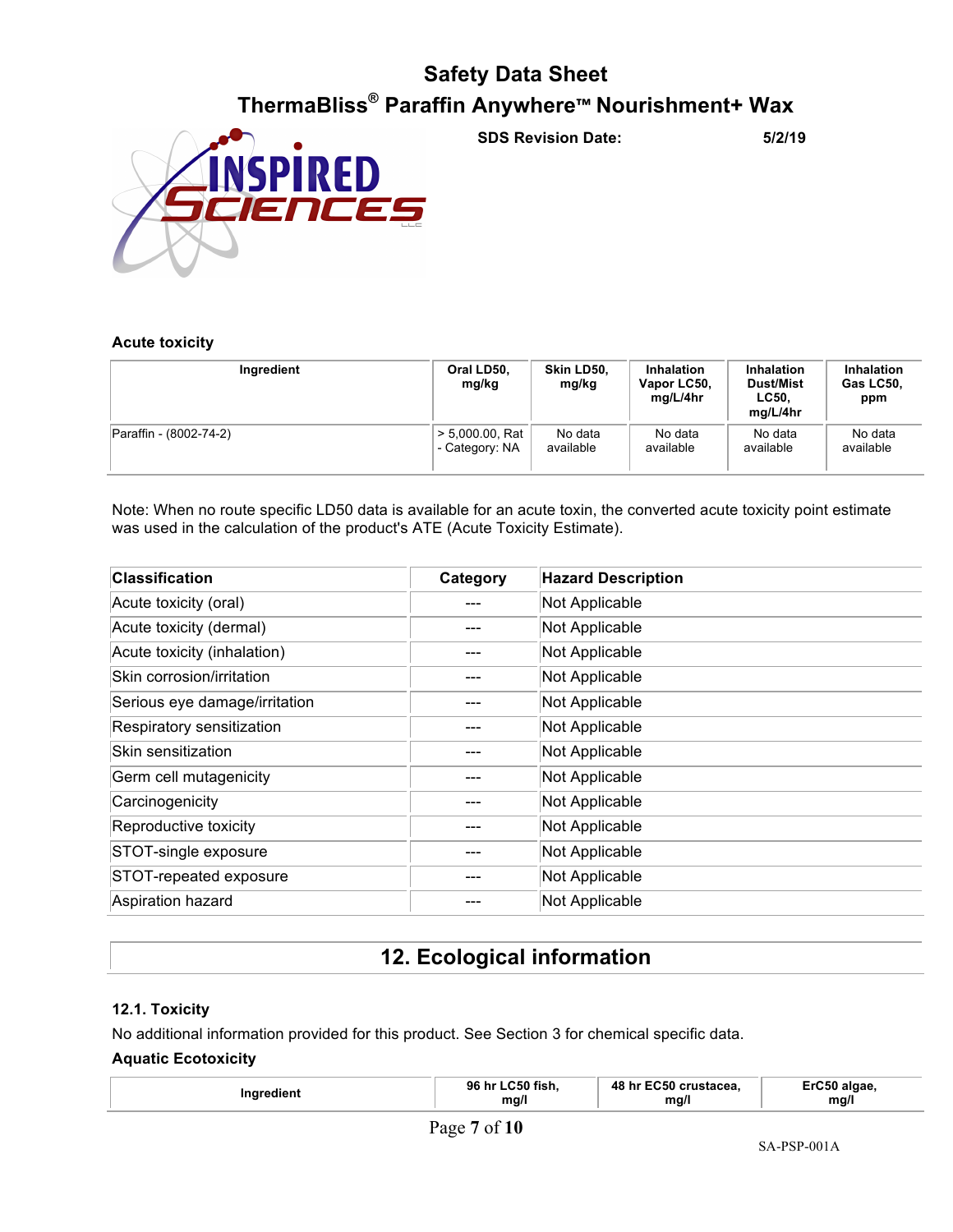

**SDS Revision Date: 5/2/19**

| Paraffir.<br>$\sim$<br>- ‹‹ 800^<br>- | <i>v</i> ailable<br>NΩ | Available<br>Not<br>. | ailable<br>No <sup>+</sup> |
|---------------------------------------|------------------------|-----------------------|----------------------------|
|                                       |                        |                       |                            |

## **12.2. Persistence and degradability**

There is no data available on the preparation itself.

**12.3. Bioaccumulative potential**

Not Measured

**12.4. Mobility in soil**

No data available.

## **12.5. Results of PBT and vPvB assessment**

This product contains no PBT/vPvB chemicals.

## **12.6. Other adverse effects**

No data available.

## **13. Disposal considerations**

## **13.1. Waste treatment methods**

Observe all federal, state and local regulations when disposing of this substance.

## **14. Transport information**

|                                     | <b>DOT (Domestic Surface)</b><br>Transportation) | <b>IMO / IMDG (Ocean</b><br>Transportation)                     | <b>ICAO/IATA</b>                 |
|-------------------------------------|--------------------------------------------------|-----------------------------------------------------------------|----------------------------------|
| 14.1. UN number                     | Not Applicable                                   | Not Regulated                                                   | Not Regulated                    |
| 14.2. UN proper shipping<br>name    | Not Regulated                                    | Not Regulated                                                   | Not Regulated                    |
| 14.3. Transport hazard<br>class(es) | <b>DOT Hazard Class: Not</b><br>Applicable       | <b>IMDG:</b> Not Applicable<br><b>Sub Class: Not Applicable</b> | <b>Air Class: Not Applicable</b> |
| 14.4. Packing group                 | Not Applicable                                   | Not Applicable                                                  | Not Applicable                   |
| 14.5. Environmental hazards         |                                                  |                                                                 |                                  |
| <b>IMDG</b>                         | Marine Pollutant: No                             |                                                                 |                                  |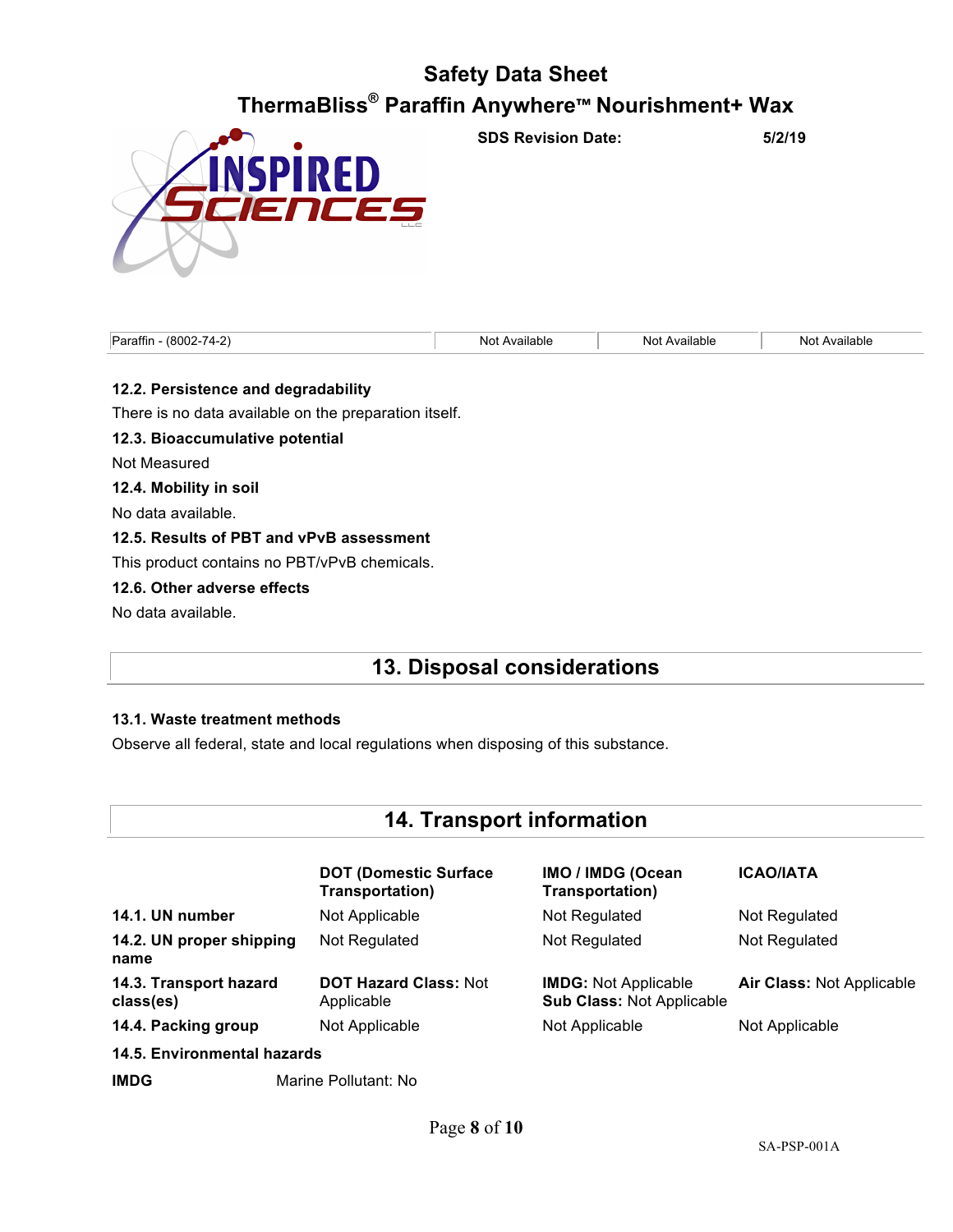

**SDS Revision Date: 5/2/19**

## **14.6. Special precautions for user**

No further information

## **15. Regulatory information**

**Regulatory Overview** The regulatory data in Section 15 is not intended to be all-inclusive, only selected regulations are represented. **Toxic Substance Control Act ( TSCA)** All components of this material are either listed or exempt from listing on the TSCA Inventory. **WHMIS Classification** Not Regulated **US EPA Tier II Hazards Fire:** No

> **Sudden Release of Pressure:** No **Reactive:** No **Immediate (Acute):** No

## **Delayed (Chronic):** No

## **EPCRA 311/312 Chemicals and RQs:**

To the best of our knowledge, there are no chemicals at levels which require reporting under this statute.

## **EPCRA 302 Extremely Hazardous:**

To the best of our knowledge, there are no chemicals at levels which require reporting under this statute.

#### **EPCRA 313 Toxic Chemicals:**

2-Phenoxyethanol

## **Proposition 65 - Carcinogens (>0.0%):**

To the best of our knowledge, there are no chemicals at levels which require reporting under this statute.

#### **Proposition 65 - Developmental Toxins (>0.0%):**

To the best of our knowledge, there are no chemicals at levels which require reporting under this statute.

#### **Proposition 65 - Female Repro Toxins (>0.0%):**

To the best of our knowledge, there are no chemicals at levels which require reporting under this statute.

## **Proposition 65 - Male Repro Toxins (>0.0%):**

To the best of our knowledge, there are no chemicals at levels which require reporting under this statute.

#### **New Jersey RTK Substances (>1%):**

Paraffin

## **Pennsylvania RTK Substances (>1%):**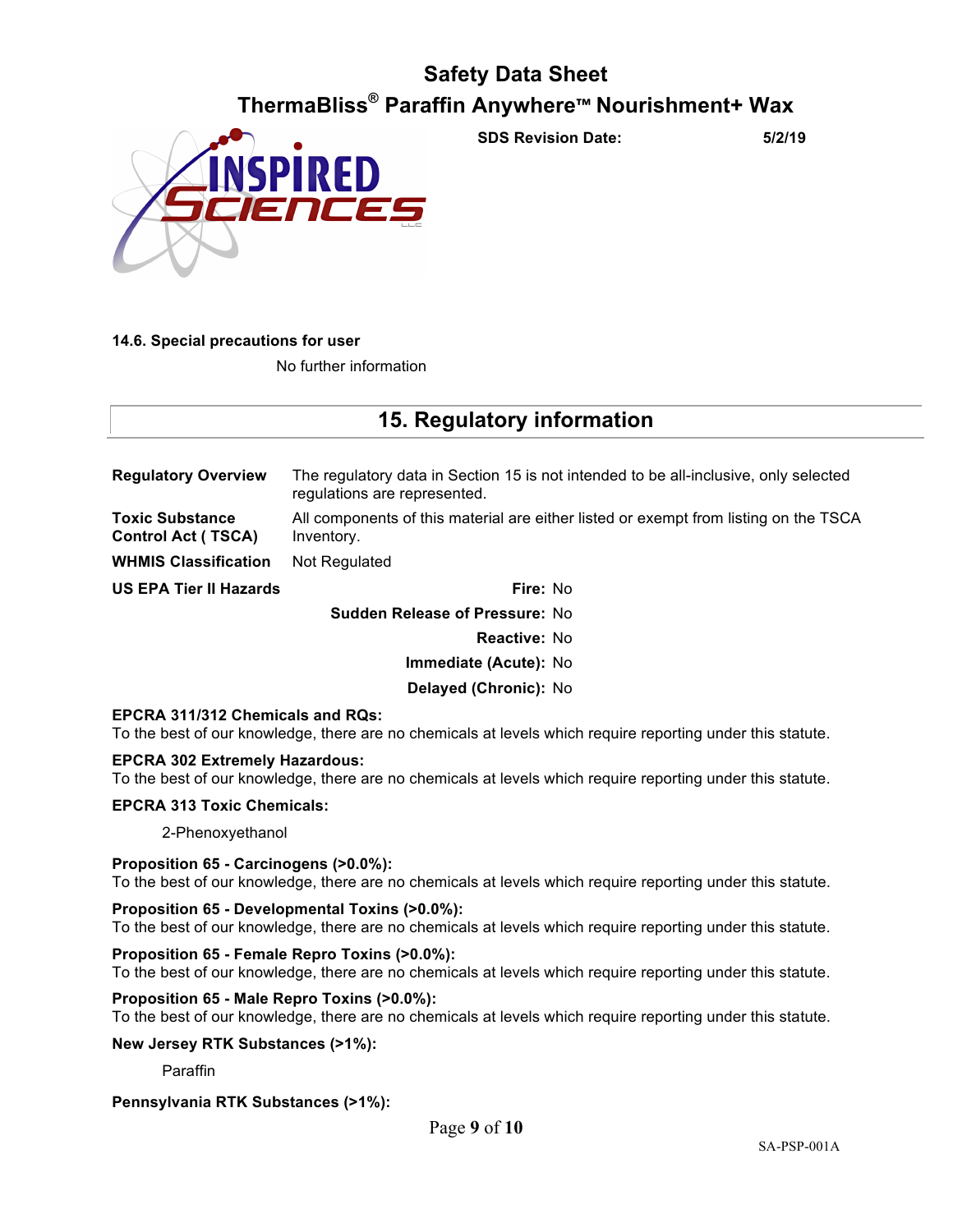

**SDS Revision Date: 5/2/19**

Paraffin

## **16. Other information**

The information and recommendations contained herein are based upon data believed to be correct. However, no guarantee or warranty of any kind, expressed or implied, is made with respect to the information contained herein. We accept no responsibility and disclaim all liability for any harmful effects which may be caused by exposure to our products. Customers/users of this product must comply with all applicable health and safety laws, regulations, and orders.

The full text of the phrases appearing in section 3 is: Not applicable

We believe the statements, technical information and recommendations contained herein are reliable, but are given without warranty or guarantee. The information in the SDS was obtained from current and reliable sources. This document is generated for the purpose of distributing health, safety, and environmental data. It is NOT a specification sheet nor should any displayed data be construed as a specification, if this product is used as a component is another product, this SDS information may not be applicable.

End of Document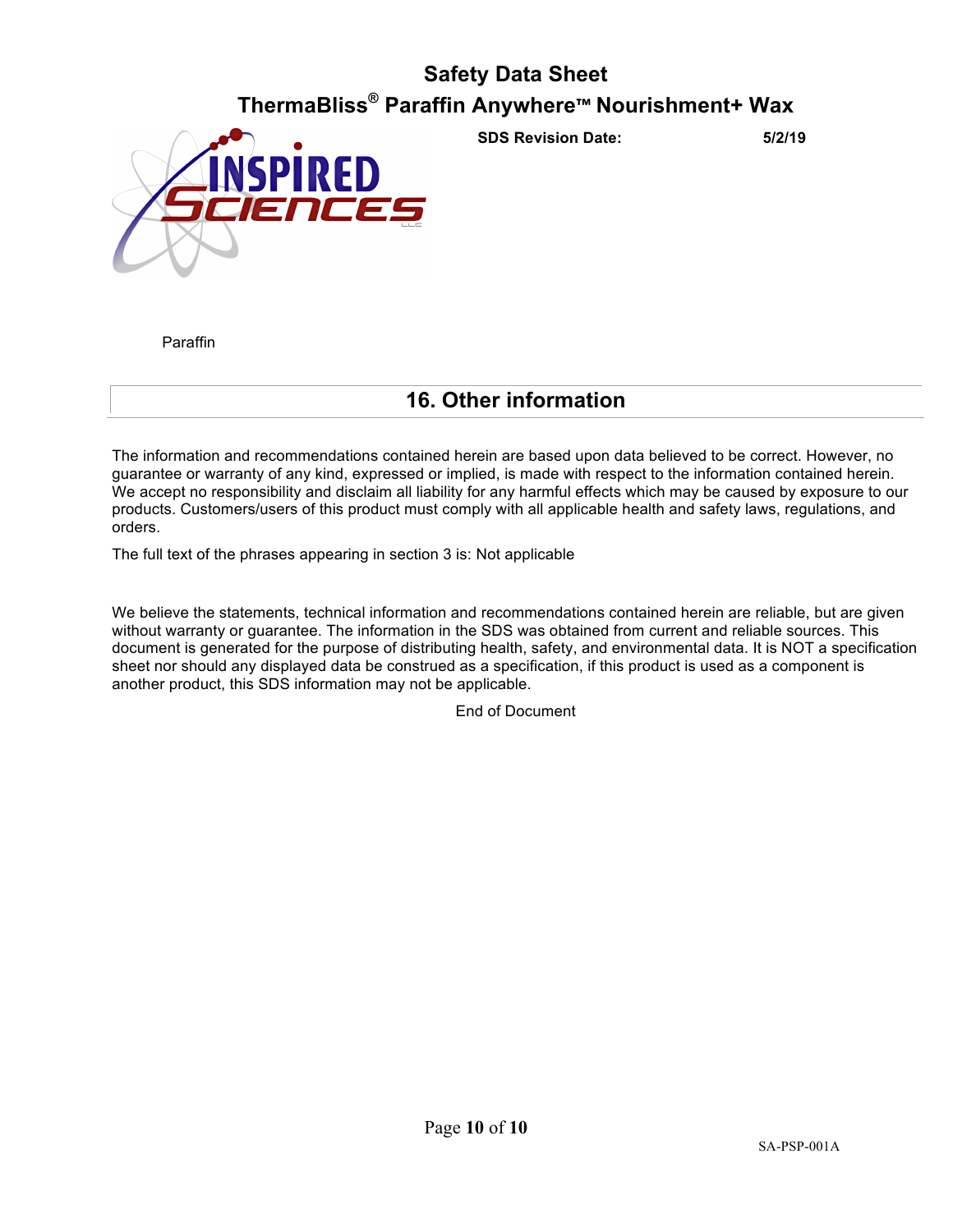**SDS Revision Date: 8/27/2020**



## **1. Identification**

| 1.1. Product identifier                                                            |                                                                                                                                                                                             |
|------------------------------------------------------------------------------------|---------------------------------------------------------------------------------------------------------------------------------------------------------------------------------------------|
| <b>Product Identity</b>                                                            | thermaBliss <sup>®</sup> Charge                                                                                                                                                             |
| <b>Alternate Names</b>                                                             | thermaBliss Body Level 2.0 Charge<br>thermaBliss Body Level 1.0 Charge<br>thermaBliss Facial Blend Charge<br>thermaBliss Depilatory Anywhere Charge<br>thermaBliss Paraffin Anywhere Charge |
| 1.2. Relevant identified uses of the substance or mixture and uses advised against |                                                                                                                                                                                             |
| Intended use                                                                       | Various Material Use                                                                                                                                                                        |
| <b>Application Method</b>                                                          | See Technical Data Sheet.                                                                                                                                                                   |
| 1.3. Details of the supplier of the safety data sheet                              |                                                                                                                                                                                             |
| <b>Company Name</b>                                                                | Forever Young International, Inc.                                                                                                                                                           |
|                                                                                    | 6744 Spencer Street                                                                                                                                                                         |
|                                                                                    | Las Vegas, NV 89119                                                                                                                                                                         |
| <b>Emergency</b>                                                                   |                                                                                                                                                                                             |
| 24 hour Emergency Telephone No.                                                    | 888-827-4683                                                                                                                                                                                |
| <b>Customer Service: Forever Young International, Inc.</b>                         | 760-504-0330                                                                                                                                                                                |

## **2. Hazard(s) identification**

## **2.1. Classification of the substance or mixture**

| Flam. Sol. 1; H228 | Flammable solid.                                                               |
|--------------------|--------------------------------------------------------------------------------|
| Pyr. Sol. 1;H250   | Catches fire spontaneously if exposed to air.                                  |
| WaterReact. 1;H260 | In contact with water releases flammable gases which may ignite spontaneously. |

## **2.2. Label elements**

Using the Toxicity Data listed in section 11 and 12 the product is labeled as follows.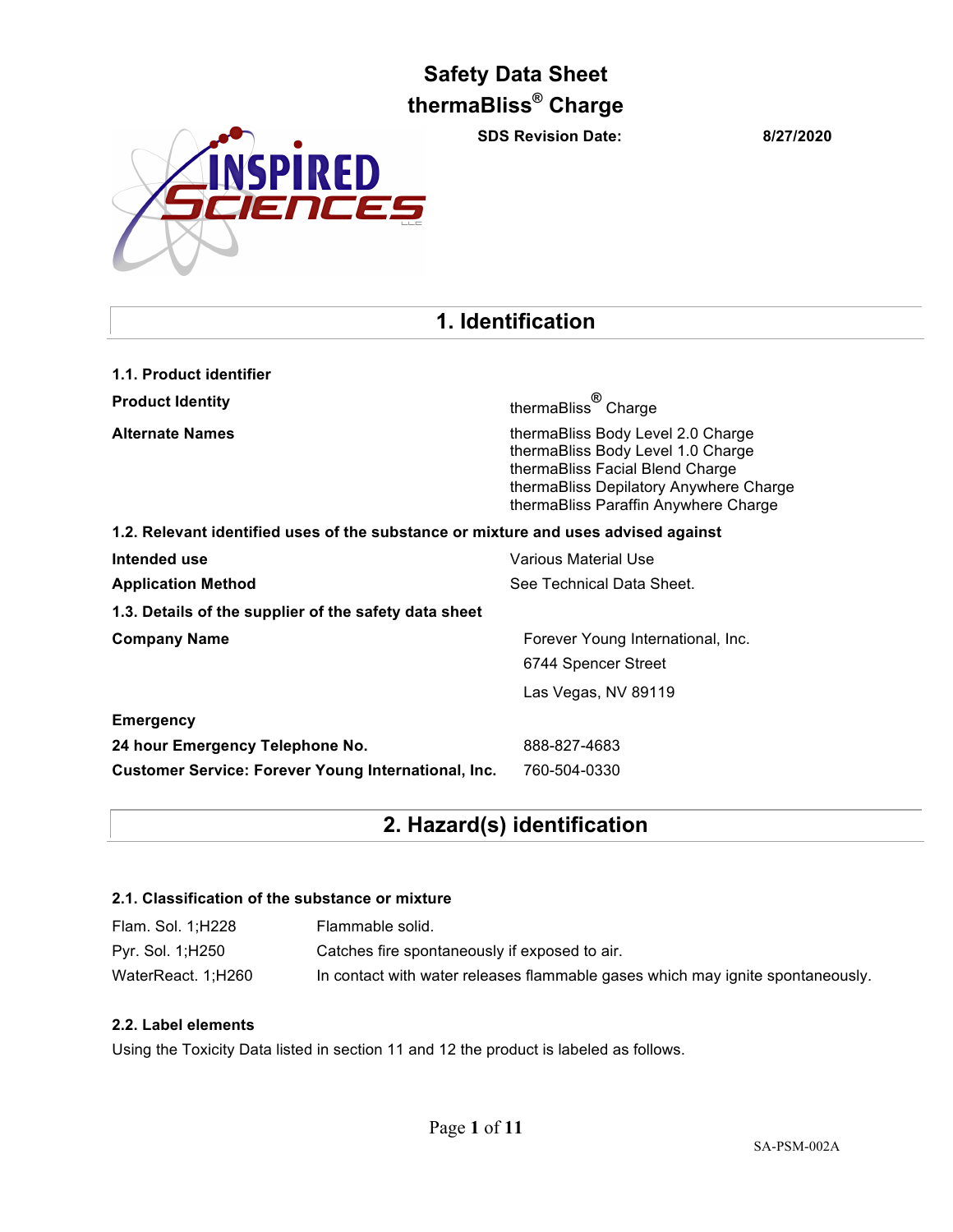**SDS Revision Date: 8/27/2020**





**Danger**

H228 Flammable solid.

H250 Catches fire spontaneously if exposed to air.

H260 In contact with water releases flammable gases which may ignite spontaneously.

## **[Prevention]:**

P210 Keep away from heat / sparks / open flames / hot surfaces - No smoking.

P222 Do not allow contact with air.

P223 Keep away from any possible contact with water, because of violent reaction and possible flash fire.

P231+232 Handle under inert gas. Protect from moisture.

P240 Ground / bond container and receiving equipment.

P241 Use explosion-proof electrical / ventilating / light / equipment.

P280 Wear protective gloves / eye protection / face protection.

## **[Response]:**

P335+334 Brush off loose particles from skin. Immerse in cool water / wrap in wet bandages.

P370+378 In case of fire: Use extinguishing media listed in section 5 of SDS for extinction.

## **[Storage]:**

P402+404 Store in a dry place. Store in a closed container.

P422 Store contents under ...

## **[Disposal]:**

P501 Dispose of contents / container in accordance with local / national regulations.

## **3. Composition/information on ingredients**

This product contains the following substances that present a hazard within the meaning of the relevant State and Federal Hazardous Substances regulations.

| Ingredient/Chemical Designations | Wei∩ht | .<br>GHS<br>≏ation<br>esition.<br>. | Notes |
|----------------------------------|--------|-------------------------------------|-------|
|                                  |        |                                     |       |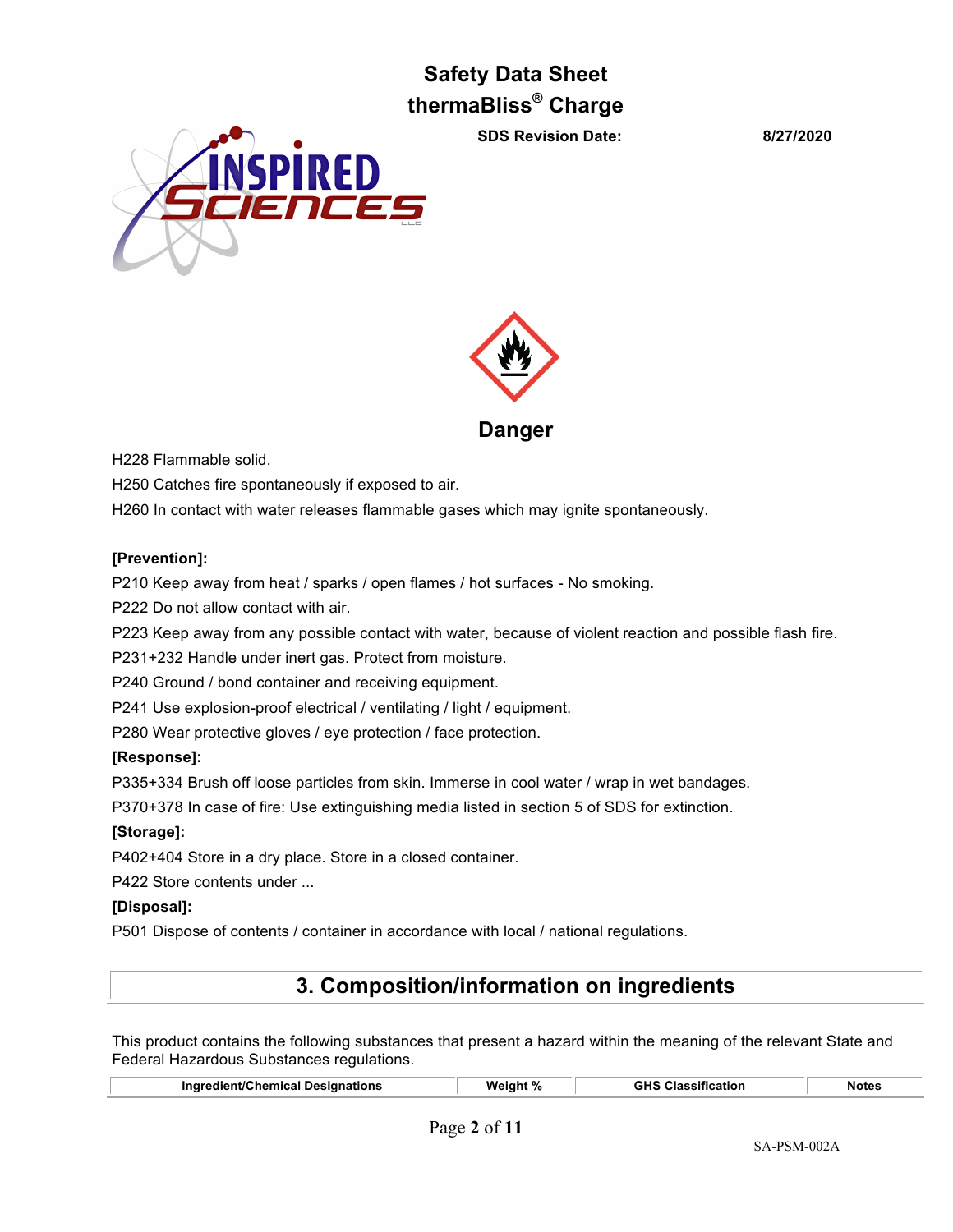**INSPIRED** ENCES

**SDS Revision Date: 8/27/2020**

| Magnesium<br><b>CAS Number:</b><br>0007439-95-4   | 75 - 100   | WaterReact. 1:H260<br><b>Pyr. Sol. 1;H250</b> | [1] |
|---------------------------------------------------|------------|-----------------------------------------------|-----|
| Sodium polyacrylate<br>CAS Number: 0009003-04-7   | 10 - 25    | <b>Not Classified</b>                         |     |
| <b>Iron</b><br><b>CAS Number:</b><br>0007439-89-6 | $1.0 - 10$ | <b>Not Classified</b>                         |     |

In accordance with paragraph (i) of §1910.1200, the specific chemical identity and/or exact percentage (concentration) of composition has been withheld as a trade secret.

[1] Substance classified with a health or environmental hazard.

[2] Substance with a workplace exposure limit.

[3] PBT-substance or vPvB-substance.

\*The full texts of the phrases are shown in Section 16.

## **4. First aid measures**

## **4.1. Description of first aid measures**

| General           | In all cases of doubt, or when symptoms persist, seek medical attention.<br>Never give anything by mouth to an unconscious person.                                                                                                                                                                                                                                                                                                                                            |  |
|-------------------|-------------------------------------------------------------------------------------------------------------------------------------------------------------------------------------------------------------------------------------------------------------------------------------------------------------------------------------------------------------------------------------------------------------------------------------------------------------------------------|--|
| <b>Inhalation</b> | Remove to fresh air, keep patient warm and at rest. If breathing is irregular or stopped,<br>give artificial respiration. If unconscious place in the recovery position and obtain<br>immediate medical attention. Give nothing by mouth.                                                                                                                                                                                                                                     |  |
| <b>Eyes</b>       | Irrigate copiously with clean water for at least 15 minutes, holding the eyelids apart and<br>seek medical attention.                                                                                                                                                                                                                                                                                                                                                         |  |
| <b>Skin</b>       | Remove contaminated clothing. Wash skin thoroughly with soap and water or use a<br>recognized skin cleanser.                                                                                                                                                                                                                                                                                                                                                                  |  |
| Ingestion         | Material is not acutely toxic by ingestion, unless it is in large amounts.                                                                                                                                                                                                                                                                                                                                                                                                    |  |
|                   | 4.2. Most important symptoms and effects, both acute and delayed                                                                                                                                                                                                                                                                                                                                                                                                              |  |
| Overview          | EYE CONTACT: Mechanical injury or particle may embed in eye.<br>INHALATION: Should be treated as nuisance dust, may irritate mucous membranes or<br>upper respiratory tract. Use proper respirator and means of ventilation.<br>INGESTION: Ingestion is unlikely, however ingestion of large amounts could cause injury.<br>SKIN ABSORPTION: Unlikely due to physical form and properties. Low toxicity and not<br>considered a hazard.<br>See section 2 for further details. |  |

## **5. Fire-fighting measures**

## **5.1. Extinguishing media**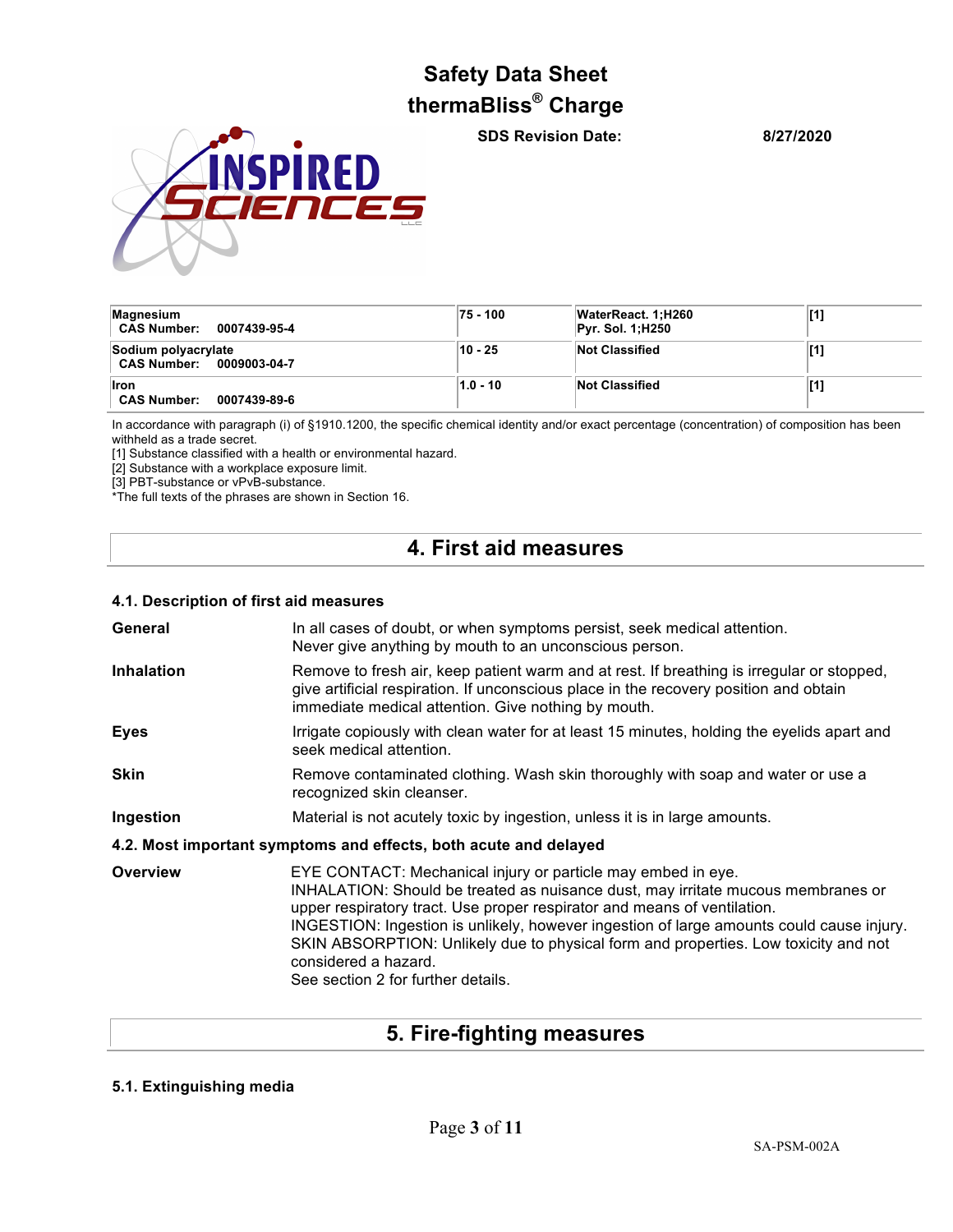**SDS Revision Date: 8/27/2020**



Smother burning powder by covering with DRY agents approved for use on Class D fires. Use agents such as dry melting flux, dry sand, MET-L-X powder, dry talc, Purple-K powder. DO NOT USE WATER! Do not use foam, halogenated extinguishers or carbon dioxide.

## **5.2. Special hazards arising from the substance or mixture**

Hazardous decomposition: None under normal usage.

Keep away from heat / sparks / open flames / hot surfaces - No smoking.

Do not allow contact with air.

Keep away from any possible contact with water, because of violent reaction and possible flash fire.

Handle under inert gas. Protect from moisture.

Ground / bond container and receiving equipment.

Use explosion-proof electrical / ventilating / light / equipment.

## **5.3. Advice for fire-fighters**

Wear fire fighting glasses when fighting fires – burning Magnesium-Iron Alloy powder produces a very bright white flame! Only trained fire fighters should apply extinguishing agents gently to avoid disturbing or spreading the burning Alloy powder. Monitor carefully for flare-ups and smother these as necessary. Use self-contained breathing apparatus or approach from upwind due to intense white smoke (magnesium oxide) produced. Sometimes it is best to evacuate employees and allow Alloy powder to burn itself out rather than attempt to extinguish. Do NOT attempt to approach or fight if burning Alloy powder is or may be exposed to water!

Individual pads are self-extinguishing. If cases are ignited, plastic will burn initially as a class A fire. Bulk packs will transition from initial class A fire to flammable solid fire (class D) if fire is not brought under control in initial stages.

**ERG Guide No.** 

## **6. Accidental release measures**

## **6.1. Personal precautions, protective equipment and emergency procedures**

Put on appropriate personal protective equipment (see section 8).

## **6.2. Environmental precautions**

Do not allow spills to enter drains or waterways.

Use good personal hygiene practices. Wash hands before eating, drinking, smoking or using toilet. Promptly remove soiled clothing and wash thoroughly before reuse.

## **6.3. Methods and material for containment and cleaning up**

Collect spilled pads and inspect non woven fabric; if fabric is punctured, torn, or interior materials are wetted, discard as waste as described below: if fabric is undamaged, repackage. Do NOT use water for cleanup.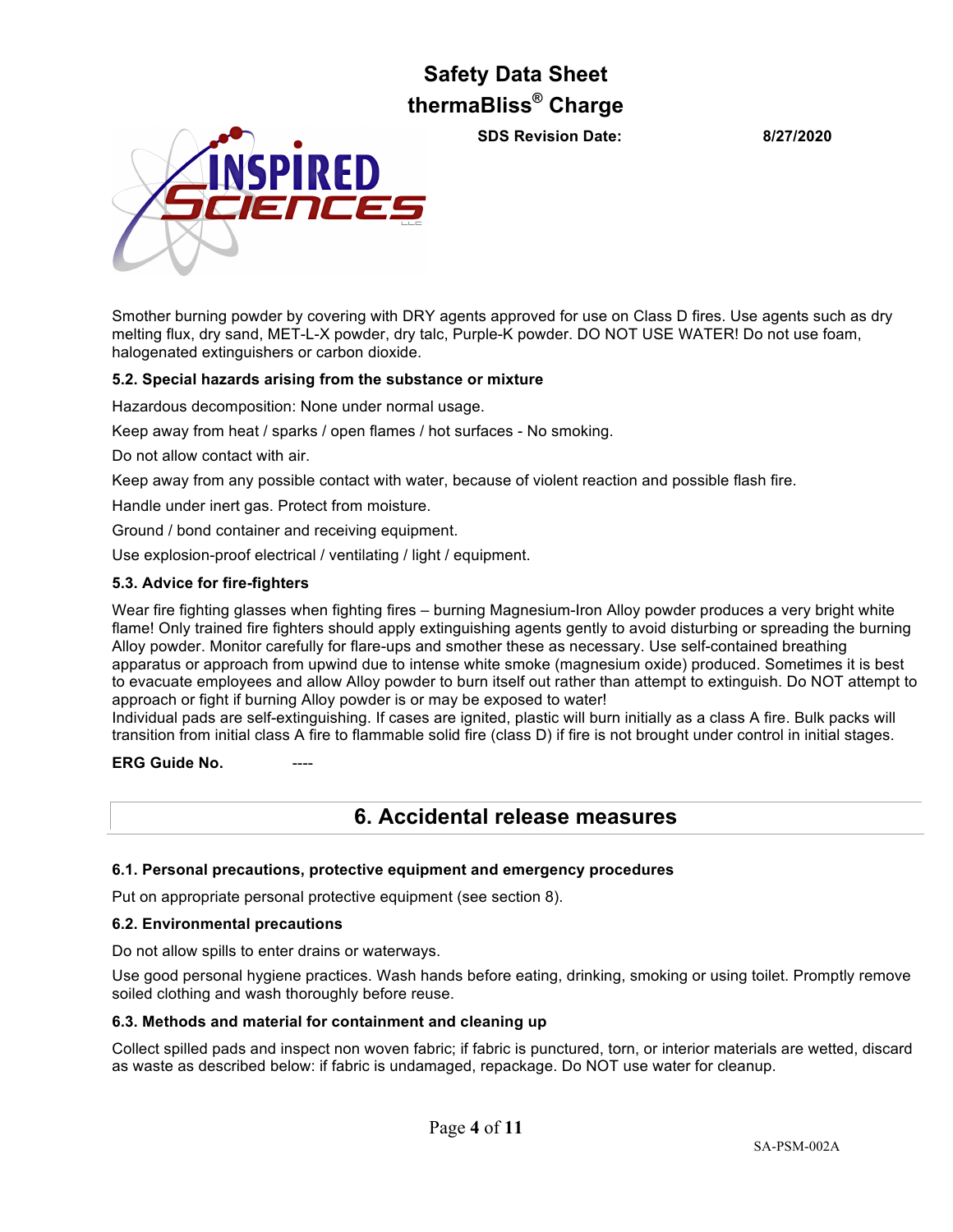**SDS Revision Date: 8/27/2020**



## **7. Handling and storage**

## **7.1. Precautions for safe handling**

Protect against physical damage.

See section 2 for further details. - [Prevention]:

## **7.2. Conditions for safe storage, including any incompatibilities**

Handle containers carefully to prevent damage and spillage.

Incompatible materials: Reacts violently with halogens, chlorinated solvents, ammonium nitrate, carbonates, arsenic, cupric oxide, cupric sulfate, mercuric oxide, inorganic phosphates

Store in a cool, dry well ventilated location, away from sources of ignition. Separate from incompatibles. Observe all warnings and precautions listed for the product. Store product in accordance with OSHA.

See section 2 for further details. - [Storage]:

## **7.3. Specific end use(s)**

No data available.

## **8. Exposure controls and personal protection**

## **8.1. Control parameters**

## **Exposure**

| CAS No.      | Ingredient          | <b>Source</b> | Value                 |
|--------------|---------------------|---------------|-----------------------|
| 0007439-89-6 | Iron                | <b>OSHA</b>   | No Established Limit  |
|              |                     | <b>ACGIH</b>  | No Established Limit  |
|              |                     | <b>NIOSH</b>  | No Established Limit  |
|              |                     | Supplier      | No Established Limit  |
| 0007439-95-4 | Magnesium           | <b>OSHA</b>   | No Established Limit  |
|              |                     | <b>ACGIH</b>  | No Established Limit  |
|              |                     | <b>NIOSH</b>  | No Established Limit  |
|              |                     | Supplier      | lNo Established Limit |
| 0009003-04-7 | Sodium polyacrylate | <b>OSHA</b>   | No Established Limit  |
|              |                     | <b>ACGIH</b>  | No Established Limit  |
|              |                     | <b>NIOSH</b>  | No Established Limit  |
|              |                     | Supplier      | No Established Limit  |

## **Carcinogen Data**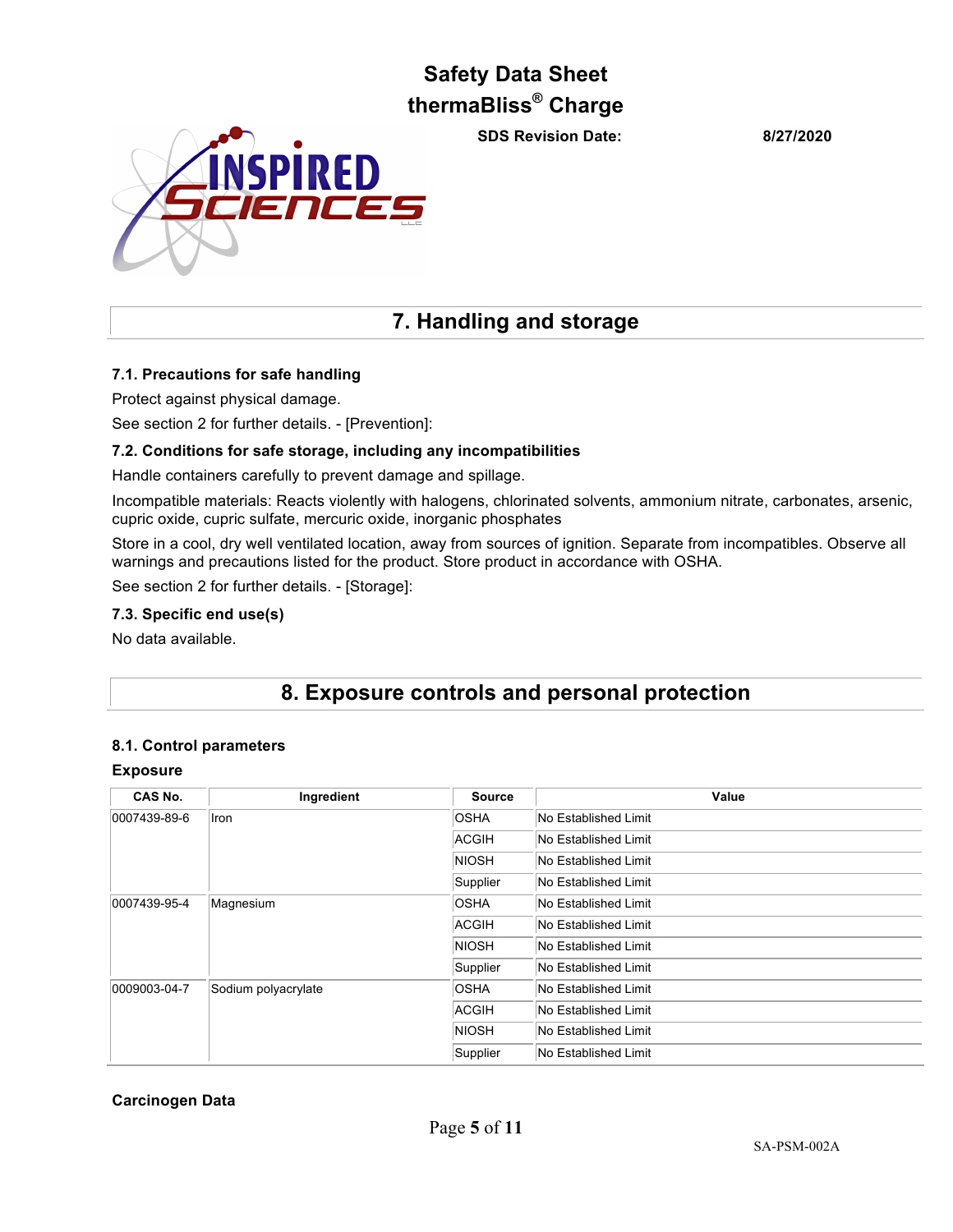**SDS Revision Date: 8/27/2020**



| CAS No.      | Ingredient          | Source      | Value                                                              |  |
|--------------|---------------------|-------------|--------------------------------------------------------------------|--|
| 0007439-89-6 | Ilron               | <b>OSHA</b> | Select Carcinogen: No                                              |  |
|              |                     | <b>NTP</b>  | Known: No: Suspected: No                                           |  |
|              |                     | <b>IARC</b> | Group 1: No; Group 2a: No; Group 2b: No; Group 3: No; Group 4: No; |  |
| 0007439-95-4 | Magnesium           | <b>OSHA</b> | Select Carcinogen: No                                              |  |
|              |                     | <b>NTP</b>  | Known: No: Suspected: No                                           |  |
|              |                     | <b>IARC</b> | Group 1: No; Group 2a: No; Group 2b: No; Group 3: No; Group 4: No; |  |
| 0009003-04-7 | Sodium polyacrylate | <b>OSHA</b> | Select Carcinogen: No                                              |  |
|              |                     | <b>NTP</b>  | Known: No: Suspected: No                                           |  |
|              |                     | <b>IARC</b> | Group 1: No; Group 2a: No; Group 2b: No; Group 3: No; Group 4: No; |  |

## **8.2. Exposure controls**

| <b>Respiratory</b>          | Not required.                                                                                                                                                          |
|-----------------------------|------------------------------------------------------------------------------------------------------------------------------------------------------------------------|
| <b>Eves</b>                 | Protective safety glasses recommended                                                                                                                                  |
| <b>Skin</b>                 | Use the proper safety gear                                                                                                                                             |
| <b>Engineering Controls</b> | Provide adequate ventilation                                                                                                                                           |
| <b>Other Work Practices</b> | Use good personal hygiene practices. Wash hands before eating, drinking, smoking or<br>using toilet. Promptly remove soiled clothing and wash thoroughly before reuse. |

See section 2 for further details. - [Prevention]:

# **9. Physical and chemical properties**

| Appearance                              | Flat grayish, metallic powder consisting of above<br>ingredients, packaged in non woven fabric Solid |
|-----------------------------------------|------------------------------------------------------------------------------------------------------|
| Odor                                    | None                                                                                                 |
| Odor threshold                          | Not determined                                                                                       |
| рH                                      | Not Measured                                                                                         |
| Melting point / freezing point          | 1202 F                                                                                               |
| Initial boiling point and boiling range | 2025 F                                                                                               |
| <b>Flash Point</b>                      | Not Measured                                                                                         |
| Evaporation rate (Ether = 1)            | Not Measured                                                                                         |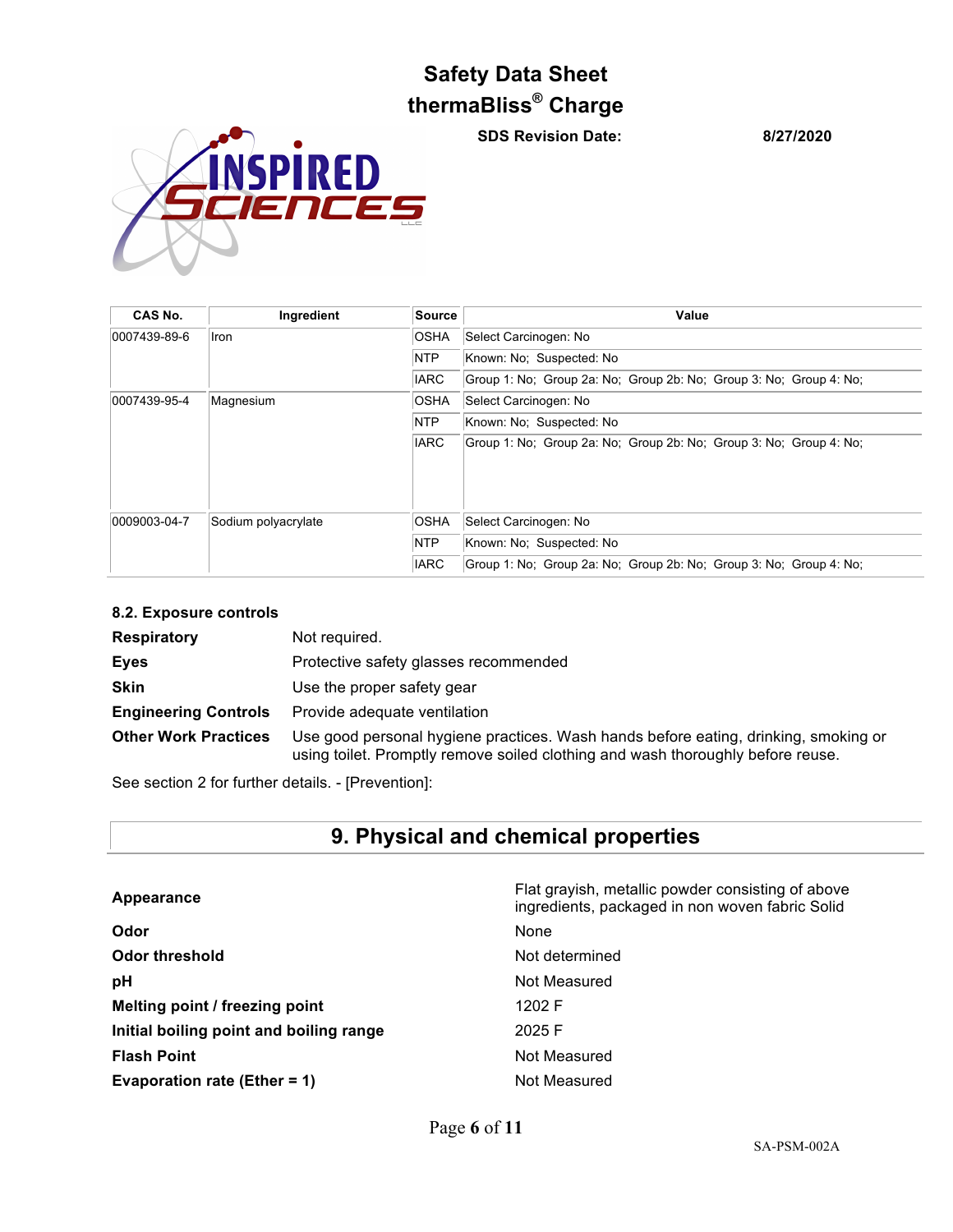INSPIRED ENCES

**Flammability (solid, gas)** Solid

**SDS Revision Date: 8/27/2020**

| <b>Lower Explosive Limit: Not Measured</b>                                                                 |
|------------------------------------------------------------------------------------------------------------|
| <b>Upper Explosive Limit: Not Measured</b>                                                                 |
| Not Measured                                                                                               |
| Not Measured                                                                                               |
| 1.74 @25C                                                                                                  |
| None                                                                                                       |
| Not Measured                                                                                               |
| Loose powder may auto ignite if exposed to heat and<br>sparks while dispersed as a fine powder in the air. |
| Not Measured                                                                                               |
| Not Measured                                                                                               |
| Not Applicable                                                                                             |
| Not Defined                                                                                                |
|                                                                                                            |
|                                                                                                            |

No other relevant information.

## **10. Stability and reactivity**

## **10.1. Reactivity**

Hazardous Polymerization will not occur.

## **10.2. Chemical stability**

Stable unless exposed to water, reacts with salt water. Hydrogen gas released.

## **10.3. Possibility of hazardous reactions**

No data available.

## **10.4. Conditions to avoid**

No data available.

## **10.5. Incompatible materials**

Reacts violently with halogens, chlorinated solvents, ammonium nitrate, carbonates, arsenic, cupric oxide, cupric sulfate, mercuric oxide, inorganic phosphates

## **10.6. Hazardous decomposition products**

None under normal usage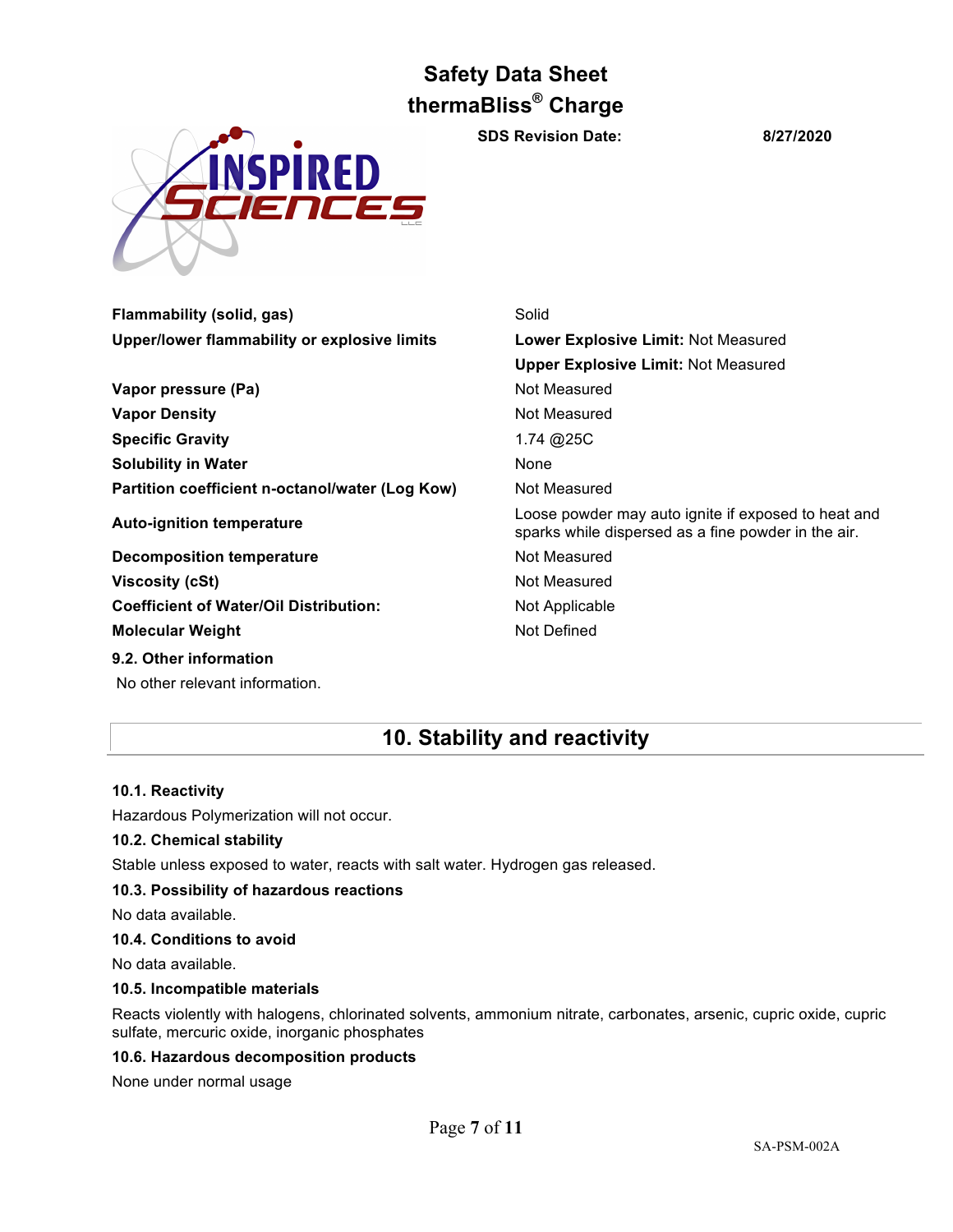**SDS Revision Date: 8/27/2020**



## **11. Toxicological information**

## **Acute toxicity**

| Ingredient                        | Oral LD50,<br>mg/kg | Skin LD50.<br>mg/kg | <b>Inhalation</b><br>Vapor LC50,<br>mg/L/4hr | <b>Inhalation</b><br>Dust/Mist<br>LC50.<br>mg/L/4hr | <b>Inhalation</b><br>Gas LC50.<br>ppm |
|-----------------------------------|---------------------|---------------------|----------------------------------------------|-----------------------------------------------------|---------------------------------------|
| Magnesium - (7439-95-4)           | No data             | No data             | No data                                      | No data                                             | No data                               |
|                                   | available           | available           | available                                    | available                                           | available                             |
| Sodium polyacrylate - (9003-04-7) | No data             | No data             | No data                                      | No data                                             | No data                               |
|                                   | available           | available           | available                                    | available                                           | available                             |
| Iron - (7439-89-6)                | 30,000.00, Rat -    | No data             | No data                                      | No data                                             | No data                               |
|                                   | Category: NA        | available           | available                                    | available                                           | available                             |

Note: When no route specific LD50 data is available for an acute toxin, the converted acute toxicity point estimate was used in the calculation of the product's ATE (Acute Toxicity Estimate).

| <b>Classification</b>         | Category | <b>Hazard Description</b> |
|-------------------------------|----------|---------------------------|
| Acute toxicity (oral)         |          | Not Applicable            |
| Acute toxicity (dermal)       |          | Not Applicable            |
| Acute toxicity (inhalation)   |          | Not Applicable            |
| Skin corrosion/irritation     |          | Not Applicable            |
| Serious eye damage/irritation |          | Not Applicable            |
| Respiratory sensitization     |          | Not Applicable            |
| Skin sensitization            |          | Not Applicable            |
| Germ cell mutagenicity        |          | Not Applicable            |
| Carcinogenicity               |          | Not Applicable            |
| Reproductive toxicity         |          | Not Applicable            |
| STOT-single exposure          |          | Not Applicable            |
| STOT-repeated exposure        |          | Not Applicable            |
| Aspiration hazard             |          | Not Applicable            |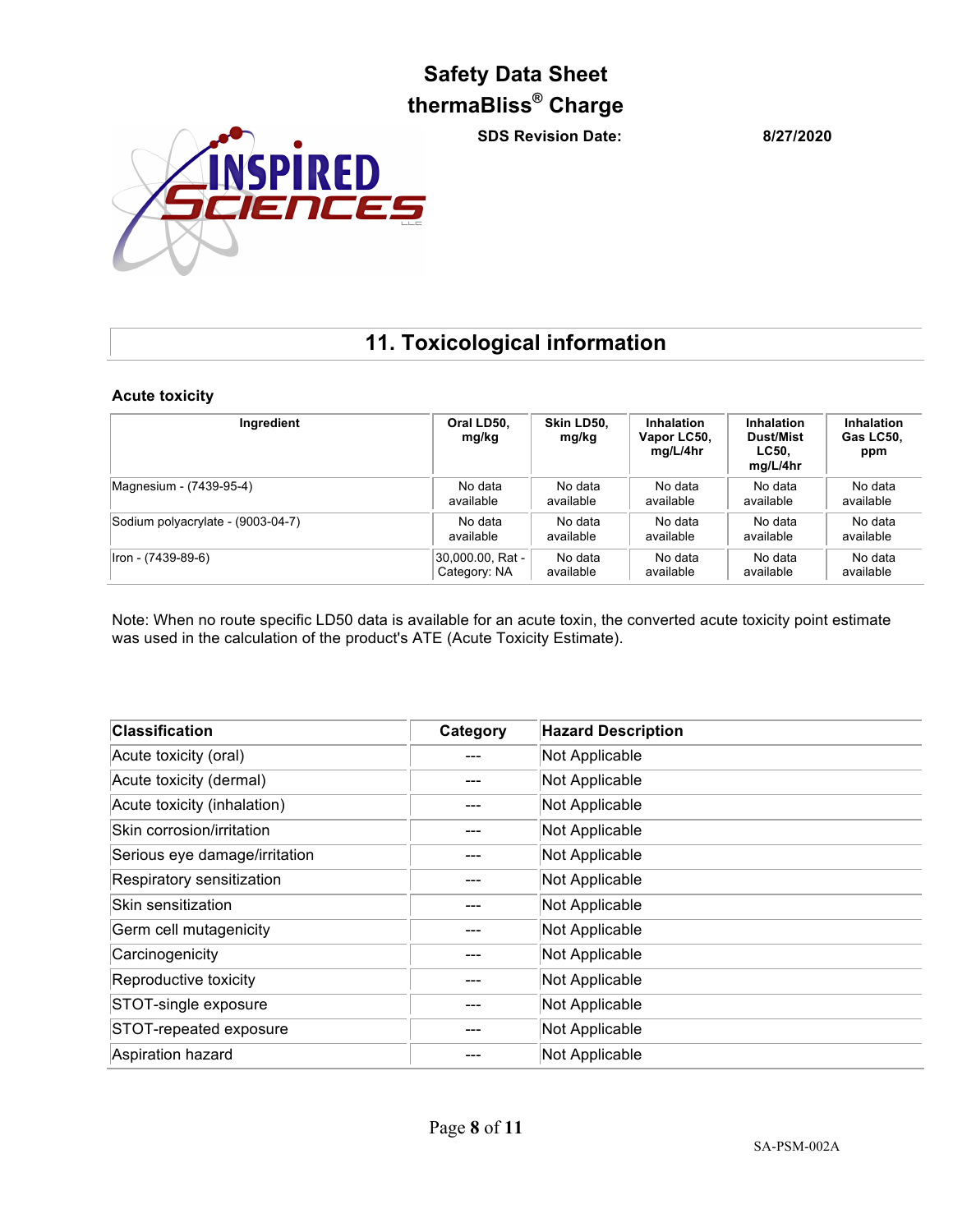**SDS Revision Date: 8/27/2020**



## **12. Ecological information**

## **12.1. Toxicity**

No additional information provided for this product. See Section 3 for chemical specific data.

## **Aquatic Ecotoxicity**

| Ingredient                        | 96 hr LC50 fish,<br>mq/l | 48 hr EC50 crustacea.<br>mq/l | ErC50 algae,<br>mq/l |
|-----------------------------------|--------------------------|-------------------------------|----------------------|
| Magnesium - (7439-95-4)           | Not Available            | Not Available                 | Not Available        |
| Sodium polyacrylate - (9003-04-7) | Not Available            | Not Available                 | Not Available        |
| $ $ Iron - (7439-89-6)            | Not Available            | Not Available                 | Not Available        |

## **12.2. Persistence and degradability**

There is no data available on the preparation itself.

## **12.3. Bioaccumulative potential**

Not Measured

## **12.4. Mobility in soil**

No data available.

## **12.5. Results of PBT and vPvB assessment**

This product contains no PBT/vPvB chemicals.

## **12.6. Other adverse effects**

No data available.

## **13. Disposal considerations**

## **13.1. Waste treatment methods**

Observe all federal, state and local regulations when disposing of this substance.

## **14. Transport information**

**DOT (Domestic Surface Transportation)**

**IMO / IMDG (Ocean Transportation) 14.1. UN number** Not Applicable Not Regulated Not Regulated Not Regulated

**ICAO/IATA**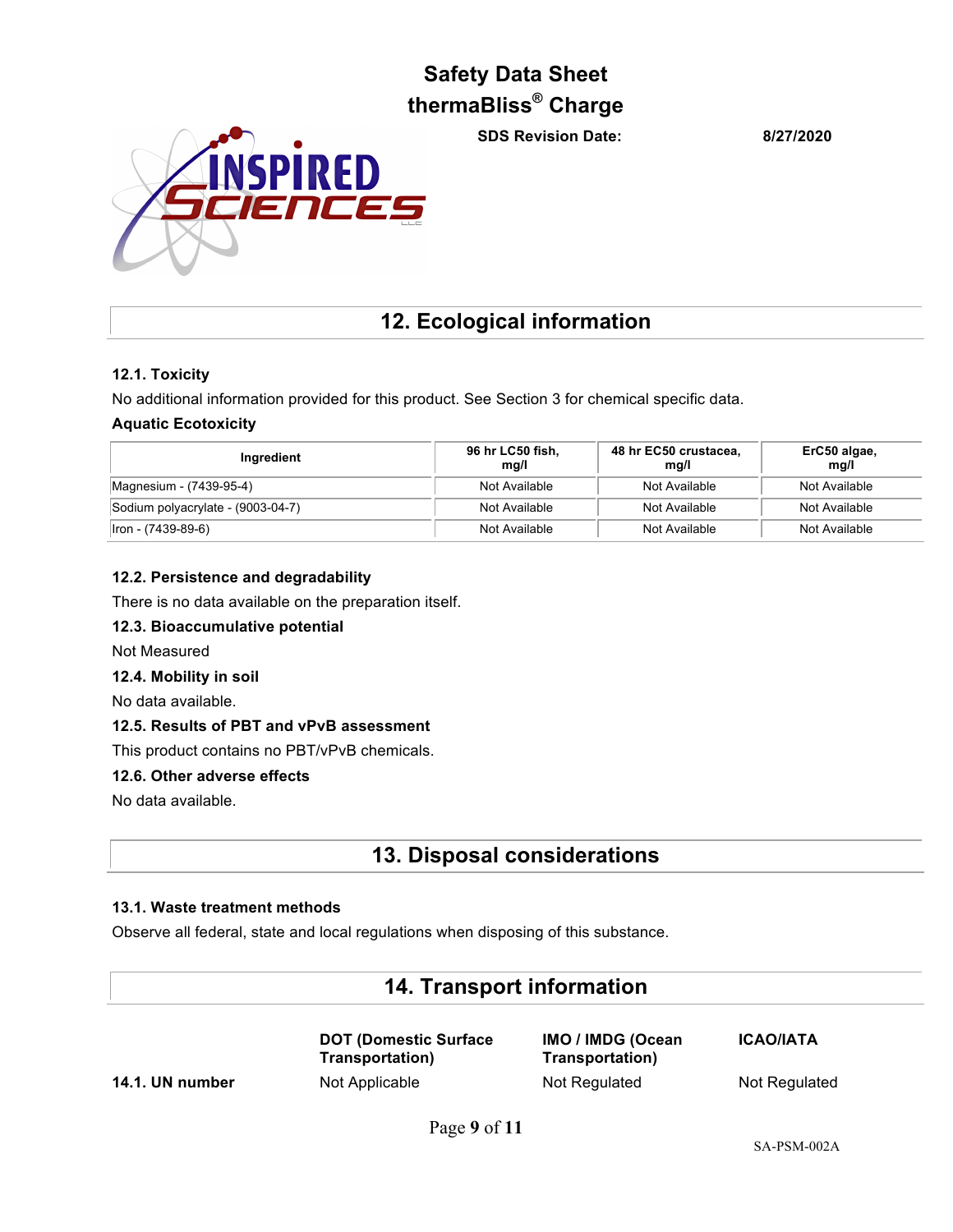

**SDS Revision Date: 8/27/2020**

| 14.2. UN proper shipping<br>name    | Not Regulated                              | Not Regulated                                                   | Not Regulated             |
|-------------------------------------|--------------------------------------------|-----------------------------------------------------------------|---------------------------|
| 14.3. Transport hazard<br>class(es) | <b>DOT Hazard Class: Not</b><br>Applicable | <b>IMDG:</b> Not Applicable<br><b>Sub Class: Not Applicable</b> | Air Class: Not Applicable |
| 14.4. Packing group                 | Not Applicable                             | Not Applicable                                                  | Not Applicable            |
| 14.5. Environmental hazards         |                                            |                                                                 |                           |
| <b>IMDG</b>                         | Marine Pollutant: No                       |                                                                 |                           |

**14.6. Special precautions for user**

No further information

## **15. Regulatory information**

| <b>Regulatory Overview</b>                          | The regulatory data in Section 15 is not intended to be all-inclusive, only selected<br>regulations are represented. |
|-----------------------------------------------------|----------------------------------------------------------------------------------------------------------------------|
| <b>Toxic Substance</b><br><b>Control Act (TSCA)</b> | All components of this material are either listed or exempt from listing on the TSCA<br>Inventory.                   |
| <b>WHMIS Classification</b>                         | - F                                                                                                                  |

**US EPA Tier II Hazards Fire:** Yes **Sudden Release of Pressure:** No **Reactive:** Yes **Immediate (Acute):** No **Delayed (Chronic):** No

## **EPCRA 311/312 Chemicals and RQs:**

To the best of our knowledge, there are no chemicals at levels which require reporting under this statute.

#### **EPCRA 302 Extremely Hazardous:**

To the best of our knowledge, there are no chemicals at levels which require reporting under this statute.

## **EPCRA 313 Toxic Chemicals:**

To the best of our knowledge, there are no chemicals at levels which require reporting under this statute.

## **Proposition 65 - Carcinogens (>0.0%):**

To the best of our knowledge, there are no chemicals at levels which require reporting under this statute.

## **Proposition 65 - Developmental Toxins (>0.0%):**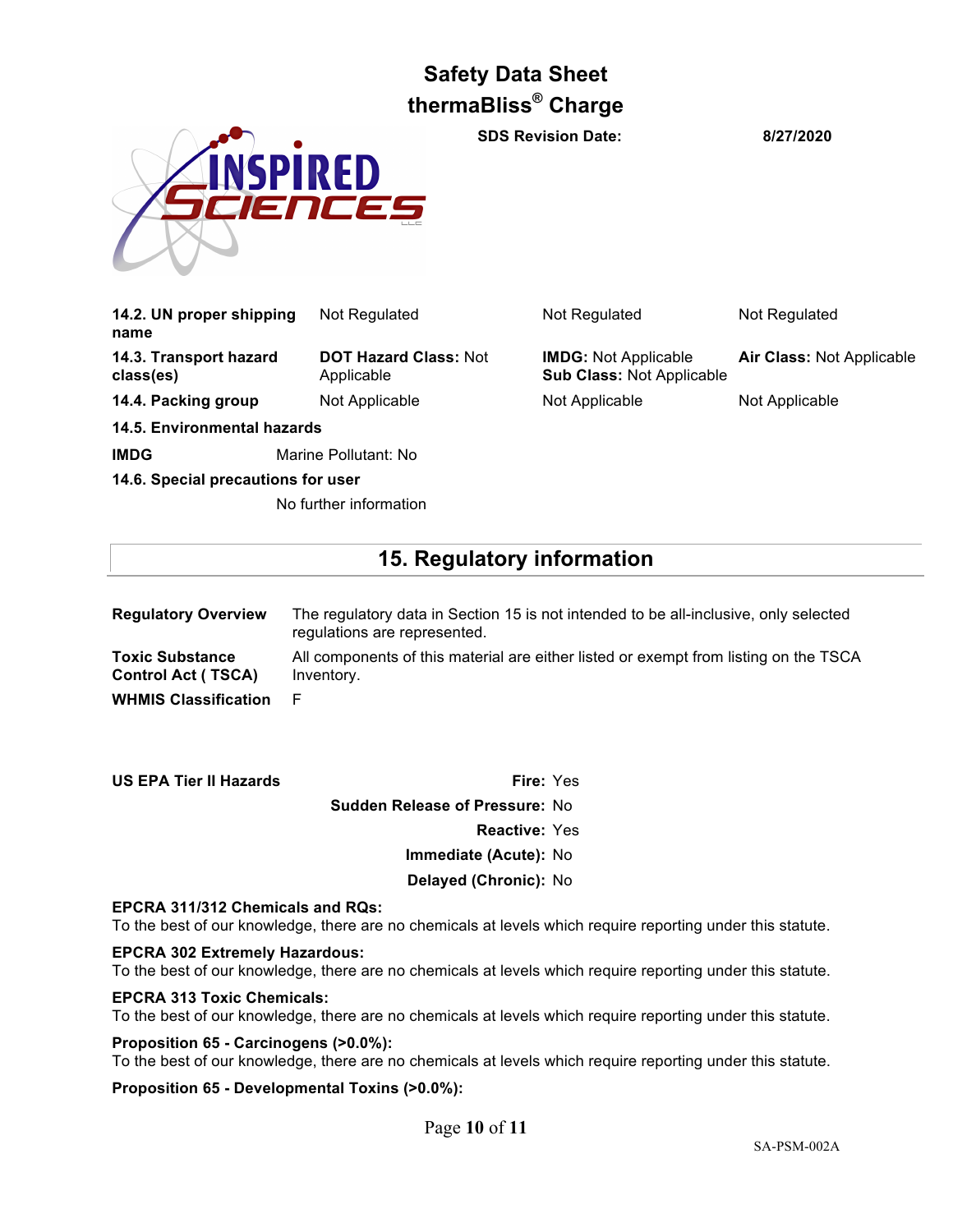**SDS Revision Date: 8/27/2020**



To the best of our knowledge, there are no chemicals at levels which require reporting under this statute.

## **Proposition 65 - Female Repro Toxins (>0.0%):**

To the best of our knowledge, there are no chemicals at levels which require reporting under this statute.

## **Proposition 65 - Male Repro Toxins (>0.0%):**

To the best of our knowledge, there are no chemicals at levels which require reporting under this statute.

**New Jersey RTK Substances (>1%):**

Magnesium

## **Pennsylvania RTK Substances (>1%):**

**Magnesium** 

## **16. Other information**

The information and recommendations contained herein are based upon data believed to be correct. However, no guarantee or warranty of any kind, expressed or implied, is made with respect to the information contained herein. We accept no responsibility and disclaim all liability for any harmful effects which may be caused by exposure to our products. Customers/users of this product must comply with all applicable health and safety laws, regulations, and orders.

The full text of the phrases appearing in section 3 is:

H250 Catches fire spontaneously if exposed to air.

H260 In contact with water releases flammable gases which may ignite spontaneously.

H261 In contact with water releases flammable gases.

We believe the statements, technical information and recommendations contained herein are reliable, but are given without warranty or guarantee. The information in the SDS was obtained from current and reliable sources. This document is generated for the purpose of distributing health, safety, and environmental data. It is NOT a specification sheet nor should any displayed data be construed as a specification, if this product is used as a component is another product, this SDS information may not be applicable.

End of Document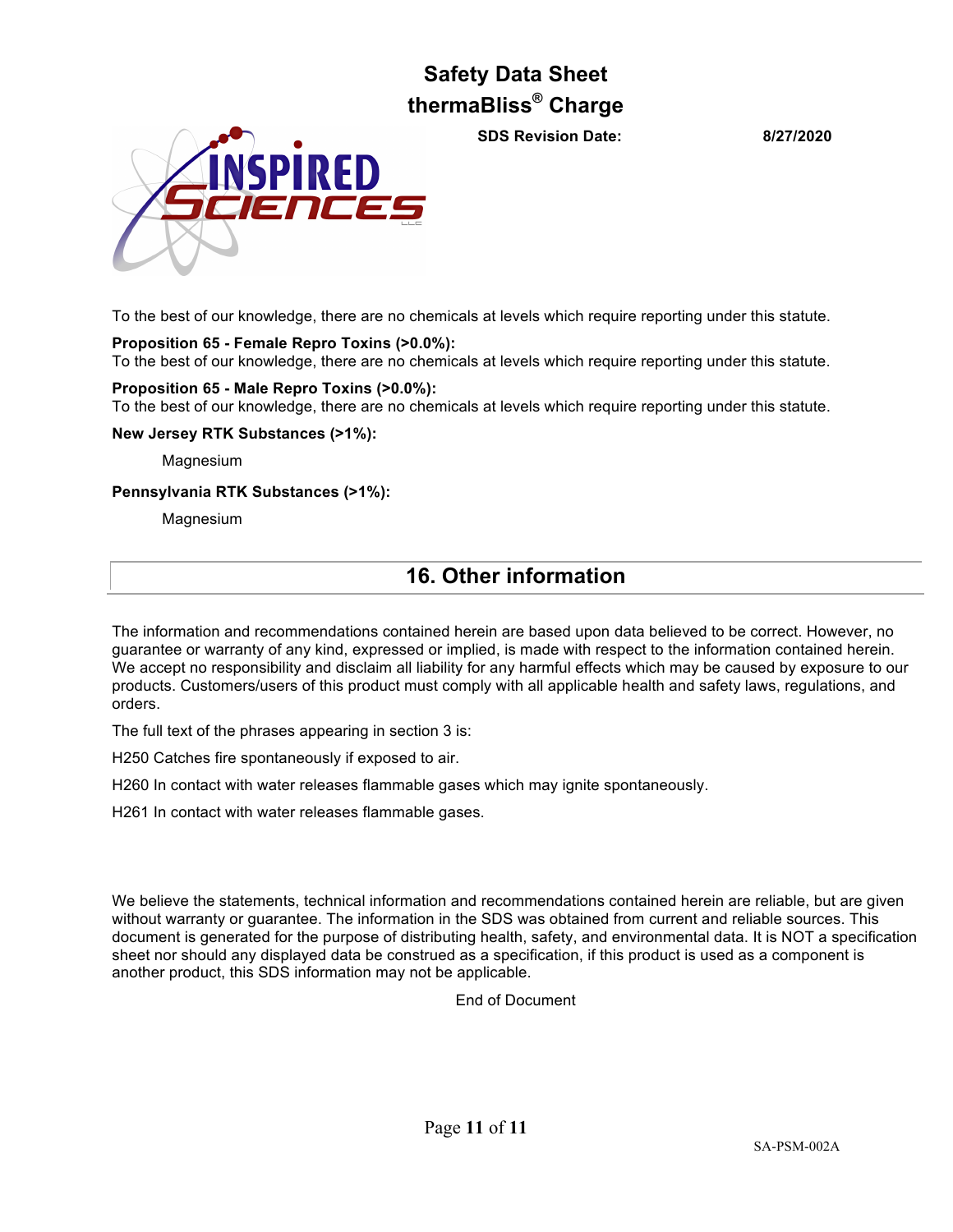SPIRED SNCES

**SDS Revision Date: 8/27/2020**

## **1. Identification**

| 1.1. Product identifier                                                            |                                                 |
|------------------------------------------------------------------------------------|-------------------------------------------------|
| <b>Product Identity</b>                                                            | thermaBliss <sup>®</sup> Charge - Glacial Blend |
| <b>Alternate Names</b>                                                             | Glacial Gel® Chill Blend                        |
| 1.2. Relevant identified uses of the substance or mixture and uses advised against |                                                 |
| Intended use                                                                       | See Technical Data Sheet.                       |
| <b>Application Method</b>                                                          | See Technical Data Sheet.                       |
| 1.3. Details of the supplier of the safety data sheet                              |                                                 |
| <b>Company Name</b>                                                                | Forever Young International, Inc.               |
|                                                                                    | 6744 Spencer Street                             |
|                                                                                    | Las Vegas, NV 89119                             |
| <b>Emergency</b>                                                                   |                                                 |
| 24 hour Emergency Telephone No.                                                    | 888-827-4683                                    |
| <b>Customer Service: Forever Young International, Inc.</b>                         | 760-504-0330                                    |

## **2. Hazard(s) identification**

## **2.1. Classification of the substance or mixture**

Combustible Dust May form combustible dust concentrations in air.

## **2.2. Label elements**

Using the Toxicity Data listed in section 11 and 12 the product is labeled as follows.

## **Warning**

May form combustible dust concentrations in air.

## **[Prevention]:**

P210 Keep away from heat / sparks / open flames / hot surfaces - No smoking.

P240 Ground / bond container and receiving equipment.

P241 Use explosion-proof electrical / ventilating / light / equipment.

P280 Wear protective gloves / eye protection / face protection.

## **[Response]:**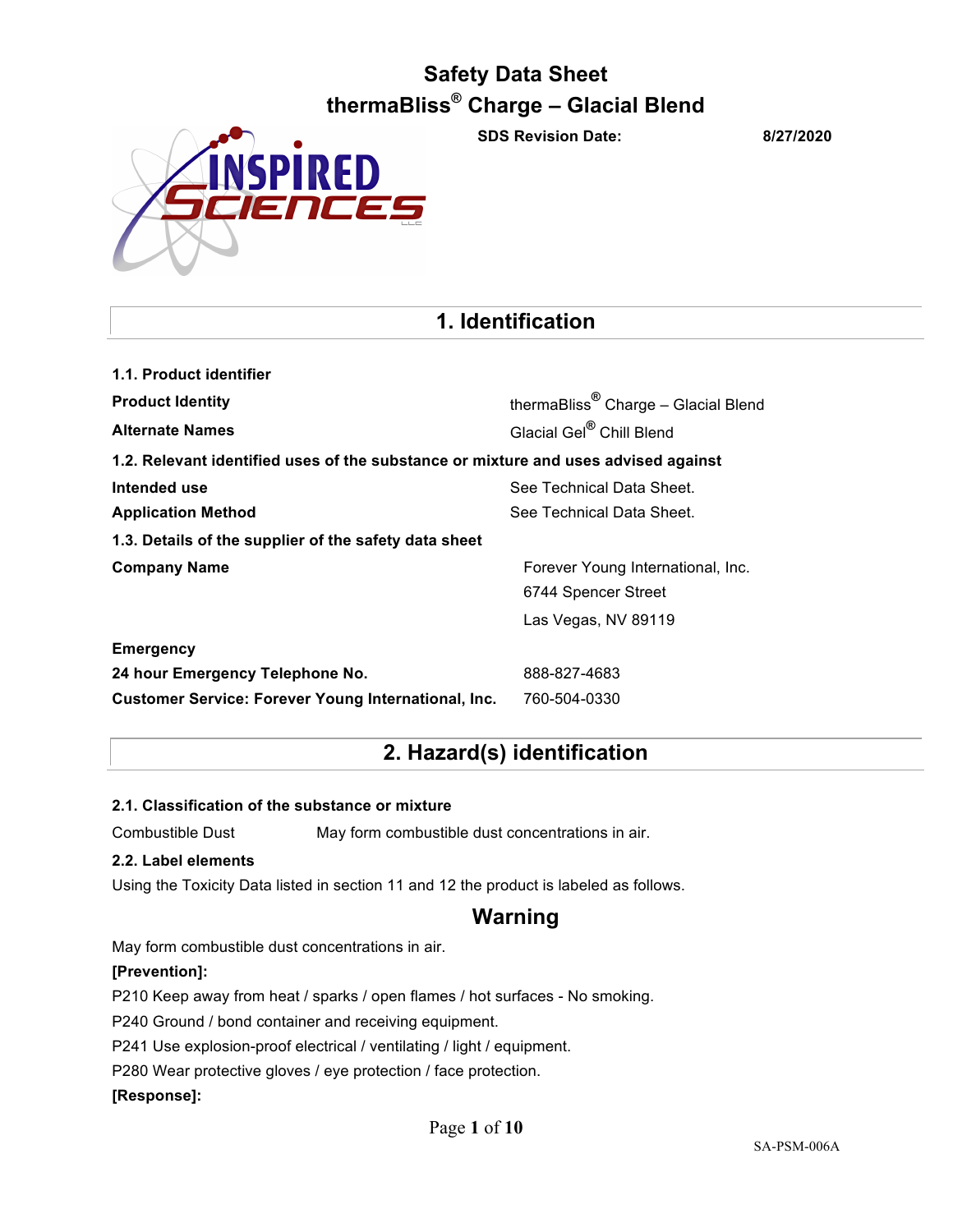

**SDS Revision Date: 8/27/2020**

P370+378 In case of fire: Use extinguishing media listed in section 5 of SDS for extinction.

## **[Storage]:**

No GHS storage statements

#### **[Disposal]:**

No GHS disposal statements

## **3. Composition/information on ingredients**

This product contains the following substances that present a hazard within the meaning of the relevant State and Federal Hazardous Substances regulations.

| Ingredient/Chemical Designations                          | Weight % | <b>GHS Classification</b> | <b>Notes</b> |
|-----------------------------------------------------------|----------|---------------------------|--------------|
| Sodium polyacrylate<br><b>CAS Number:</b><br>0009003-04-7 | 75 - 100 | <b>Not Classified</b>     |              |

In accordance with paragraph (i) of §1910.1200, the specific chemical identity and/or exact percentage (concentration) of composition has been withheld as a trade secret.

[1] Substance classified with a health or environmental hazard.

[2] Substance with a workplace exposure limit.

[3] PBT-substance or vPvB-substance.

\*The full texts of the phrases are shown in Section 16.

## **4. First aid measures**

#### **4.1. Description of first aid measures**

| General           | In all cases of doubt, or when symptoms persist, seek medical attention.<br>Never give anything by mouth to an unconscious person.                                                                                                        |  |
|-------------------|-------------------------------------------------------------------------------------------------------------------------------------------------------------------------------------------------------------------------------------------|--|
| <b>Inhalation</b> | Remove to fresh air, keep patient warm and at rest. If breathing is irregular or stopped,<br>give artificial respiration. If unconscious place in the recovery position and obtain<br>immediate medical attention. Give nothing by mouth. |  |
| <b>Eyes</b>       | Irrigate copiously with clean water for at least 15 minutes, holding the eyelids apart and<br>seek medical attention.                                                                                                                     |  |
| <b>Skin</b>       | Remove contaminated clothing. Wash skin thoroughly with soap and water or use a<br>recognized skin cleanser.                                                                                                                              |  |
| Ingestion         | If the person is conscious, induce vomiting immediately by giving 2 glasses of water and<br>pressing finger down the throat. Repeat until vomit is clear, then give milk. Contact a<br>physician immediately.                             |  |

## **4.2. Most important symptoms and effects, both acute and delayed**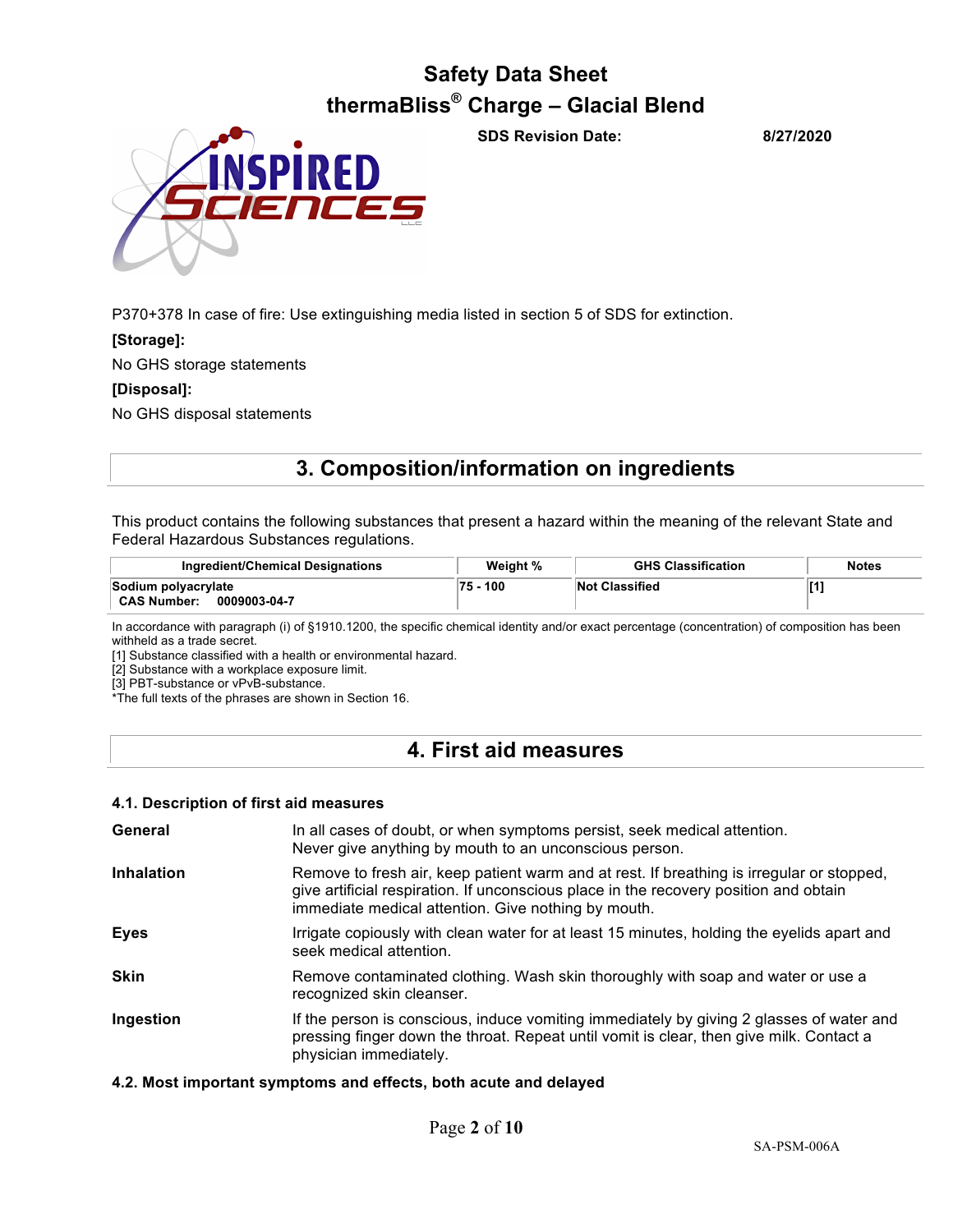

**SDS Revision Date: 8/27/2020**

**Overview** EYE CONTACT May cause irritation. INHALATION Should be treated as nuisance dust, may irritate mucous membranes or upper respiratory tract. Use proper respirator and means of ventilation. INGESTION Ingestion is unlikely, however ingestion of large amounts could cause injury. SKIN ABSORPTION Unlikely due to physical form and properties. Low toxicity and not considered a hazard

## **5. Fire-fighting measures**

## **5.1. Extinguishing media**

Recommended extinguishing media; alcohol resistant foam,  $CO<sub>2</sub>$ , powder, water spray.

## **5.2. Special hazards arising from the substance or mixture**

Hazardous decomposition: Temperature above 200° C, Thermal decomposition giving toxic products: organic vapors, carbon monoxide.

Keep away from heat / sparks / open flames / hot surfaces - No smoking.

Ground / bond container and receiving equipment.

Use explosion-proof electrical / ventilating / light / equipment.

## **5.3. Advice for fire-fighters**

Dust in sufficient concentration can result in an explosive mixture in the air. Handle to minimize dusting, and eliminate open flames and other sources of ignition.

Wetted material presents a slip hazard.

Wear protective clothing, safety goggles, and self-contained breathing apparatus.

**ERG Guide No.** 

## **6. Accidental release measures**

## **6.1. Personal precautions, protective equipment and emergency procedures**

Put on appropriate personal protective equipment (see section 8).

## **6.2. Environmental precautions**

Do not allow spills to enter drains or waterways.

Use good personal hygiene practices. Wash hands before eating, drinking, smoking or using toilet. Promptly remove soiled clothing and wash thoroughly before reuse.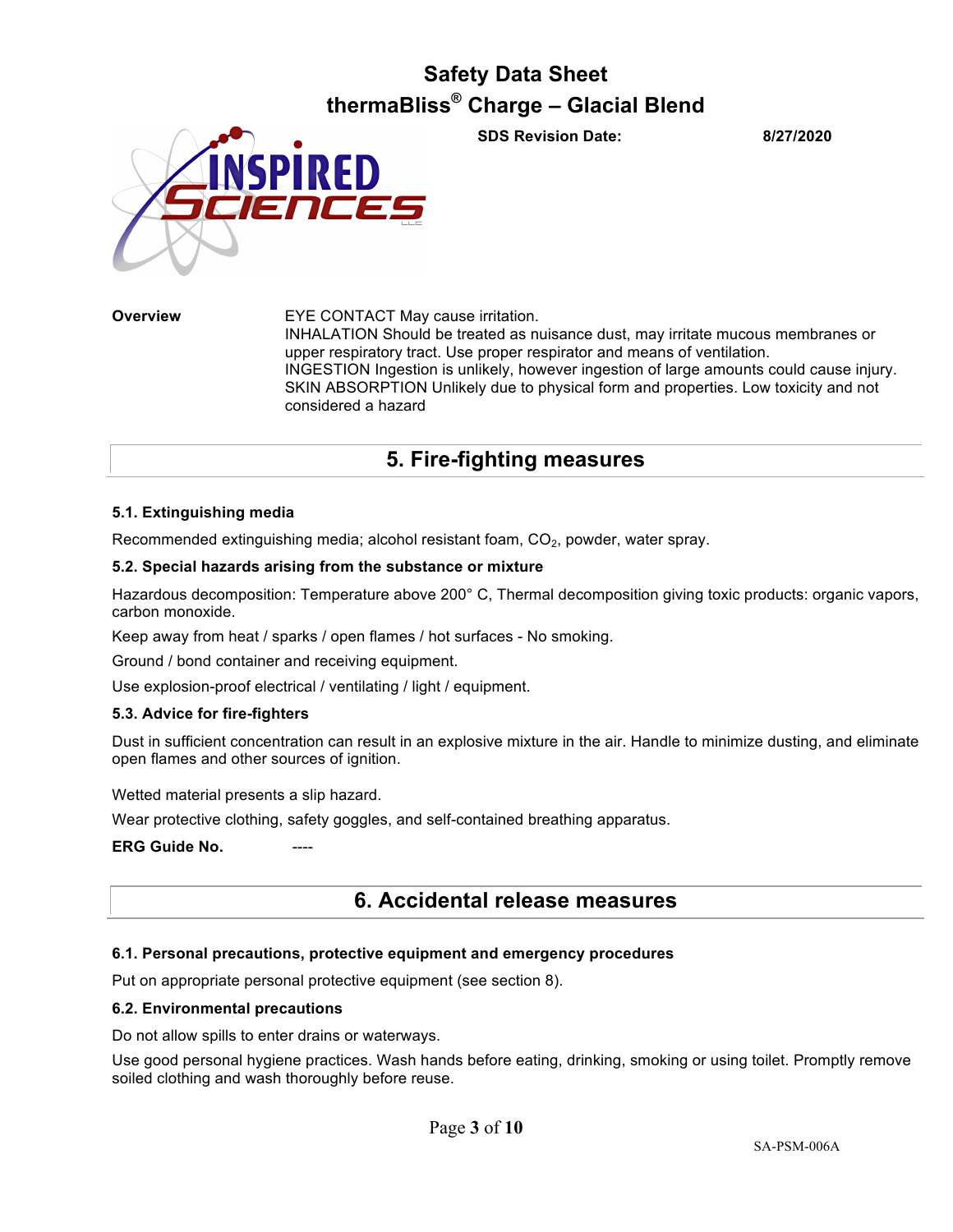

**SDS Revision Date: 8/27/2020**

## **6.3. Methods and material for containment and cleaning up**

Clean up solid/liquid material carefully. Remove absorbent material to a chemical disposal area. Avoid adding water, the product will become slippery when wet.

**7. Handling and storage**

## **7.1. Precautions for safe handling**

Ensure appropriate exhaust and ventilation at machinery and at places where dust can be generated. Do not permanently recycle unfiltered air. Avoid dust formation. Avoid accumulation of static charges. Avoid spillage on floor, product becomes slippery when wet. Storage: Keep container tightly closed. Store protected from moisture. Keep away from heat and sources of ignition. Provide electrical ground of equipment and electrical equipment usable in explosive atmosphere.

## **7.2. Conditions for safe storage, including any incompatibilities**

Handle containers carefully to prevent damage and spillage.

Store in a cool dry place.

Keep container tightly closed.

Incompatible materials: No data available.

## **7.3. Specific end use(s)**

No data available.

## **8. Exposure controls and personal protection**

## **8.1. Control parameters**

## **Exposure**

| <b>CAS No.</b> | Ingredient          | Source       | Value                |
|----------------|---------------------|--------------|----------------------|
| 0009003-04-7   | Sodium polyacrylate | <b>OSHA</b>  | No Established Limit |
|                |                     | ACGIH        | No Established Limit |
|                |                     | <b>NIOSH</b> | No Established Limit |
|                |                     | Supplier     | No Established Limit |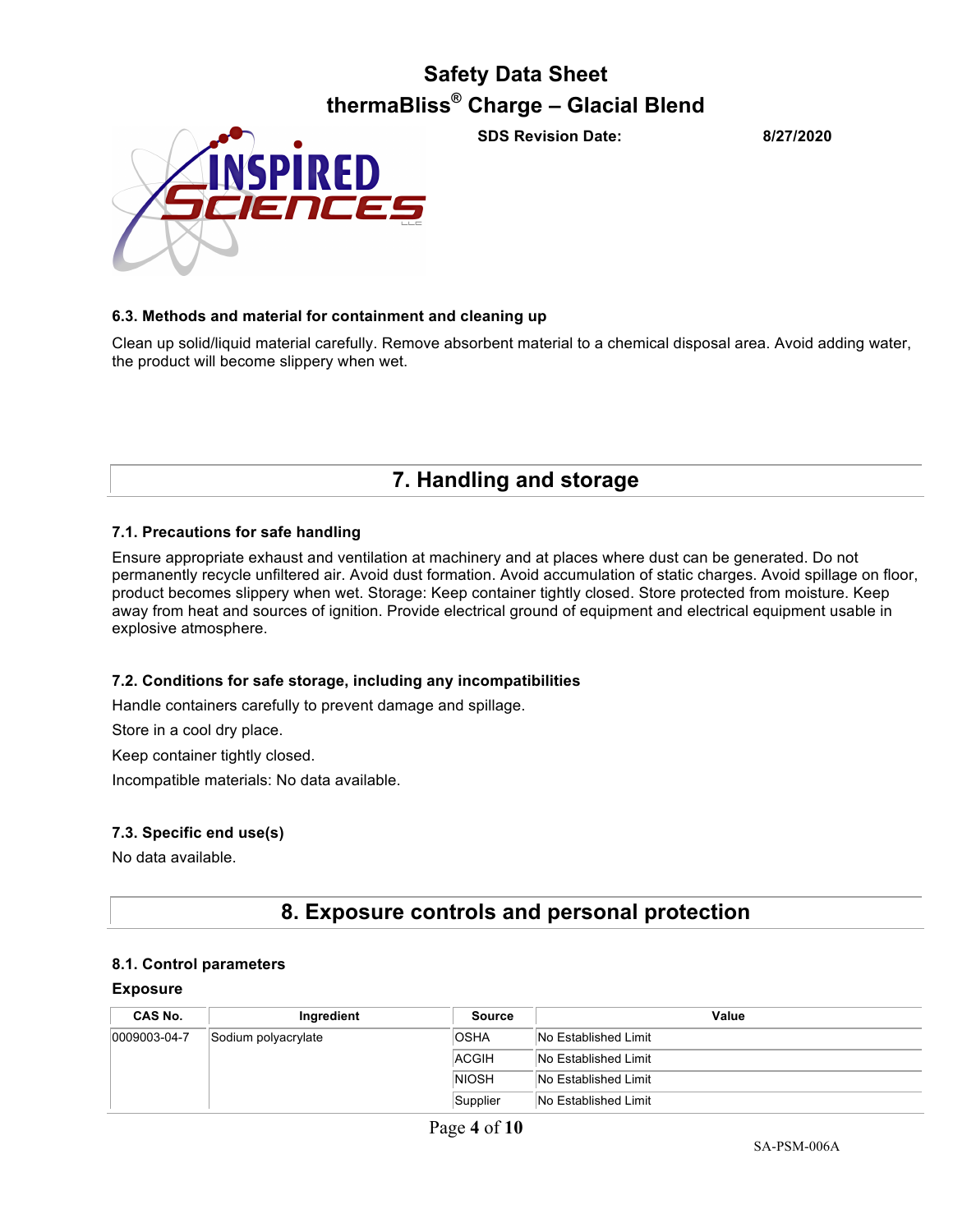

**SDS Revision Date: 8/27/2020**

The exposure limits for nuisance dust are: OSHA PEL: 15 mg/m3 (50 mppcf\*) TWA, ACGIH 10 mg/m3. **Carcinogen Data** 

| CAS No.      | Inaredient          | Source      | Value                                                              |
|--------------|---------------------|-------------|--------------------------------------------------------------------|
| 0009003-04-7 | Sodium polyacrylate | OSHA        | Select Carcinogen: No                                              |
|              |                     | <b>NTP</b>  | Known: No: Suspected: No                                           |
|              |                     | <b>IARC</b> | Group 1: No; Group 2a: No; Group 2b: No; Group 3: No; Group 4: No; |

| 8.2. Exposure controls      |                                                                                                                                                                                                                                                                                                                                        |
|-----------------------------|----------------------------------------------------------------------------------------------------------------------------------------------------------------------------------------------------------------------------------------------------------------------------------------------------------------------------------------|
| <b>Respiratory</b>          | If workers are exposed to concentrations above the exposure limit they must use the<br>appropriate, certified respirators.                                                                                                                                                                                                             |
| <b>Eyes</b>                 | Safety goggles are recommended. Do not wear contact lenses                                                                                                                                                                                                                                                                             |
| <b>Skin</b>                 | Impervious gloves with non-slip coating or surface.                                                                                                                                                                                                                                                                                    |
| <b>Engineering Controls</b> | Provide adequate ventilation. Where reasonably practicable this should be achieved by the<br>use of local exhaust ventilation and good general extraction. If these are not sufficient to<br>maintain concentrations of particulates and any vapor below occupational exposure limits<br>suitable respiratory protection must be worn. |
| <b>Other Work Practices</b> | Use good personal hygiene practices. Wash hands before eating, drinking, smoking or<br>using toilet. Promptly remove soiled clothing and wash thoroughly before reuse.                                                                                                                                                                 |

## **9. Physical and chemical properties**

| Appearance                              | White granular powder, packaged in non woven fabric<br>Solid |
|-----------------------------------------|--------------------------------------------------------------|
| Odor                                    | None                                                         |
| <b>Odor threshold</b>                   | Not determined                                               |
| рH                                      | Not Measured                                                 |
| Melting point / freezing point          | Not Measured                                                 |
| Initial boiling point and boiling range | Not Measured                                                 |
| <b>Flash Point</b>                      | Not Measured                                                 |
| Evaporation rate (Ether = $1$ )         | Not Measured                                                 |
| Flammability (solid, gas)               | Not Applicable                                               |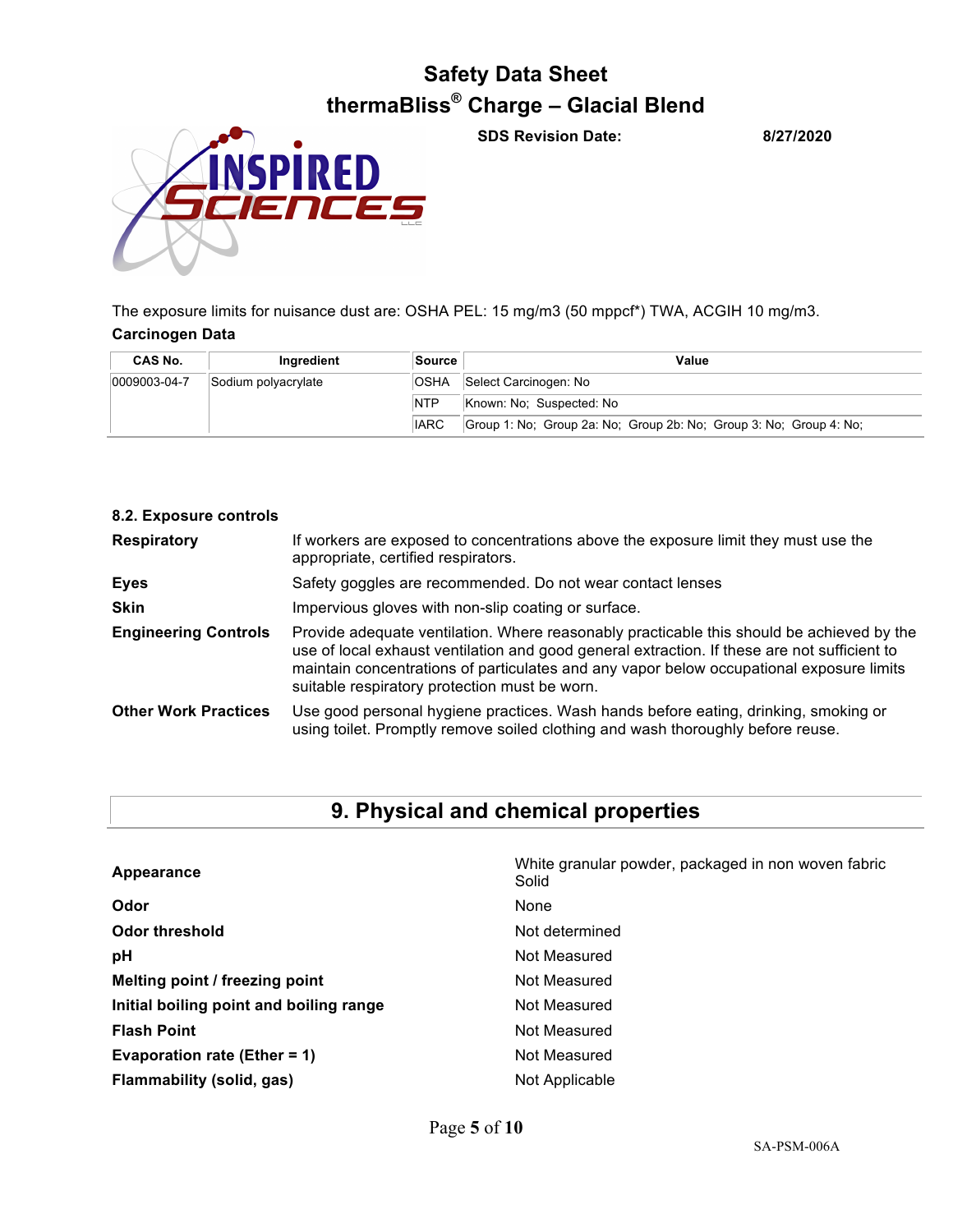

**SDS Revision Date: 8/27/2020**

**Upper/lower flammability or explosive limits Lower Explosive Limit:** Not Measured

**Vapor pressure (Pa)** Not Measured **Vapor Density Not Measured** Not Measured **Specific Gravity** Not Measured **Solubility in Water** Solubility in Water **Partition coefficient n-octanol/water (Log Kow)** Not Measured **Auto-ignition temperature Above 400C Decomposition temperature** Not Measured **Viscosity (cSt)** Not Measured **Coefficient of Water/Oil Distribution:** Not Applicable **Molecular Weight** Not Defined **9.2. Other information** No other relevant information.

**Upper Explosive Limit:** Not Measured

## **10. Stability and reactivity**

**10.1. Reactivity** Swells with presence of water. **10.2. Chemical stability** Stable under normal circumstances. **10.3. Possibility of hazardous reactions** No data available. **10.4. Conditions to avoid** No data available. **10.5. Incompatible materials** No data available. **10.6. Hazardous decomposition products**

Temperature above 200° C, Thermal decomposition giving toxic products: organic vapors, carbon monoxide.

## **11. Toxicological information**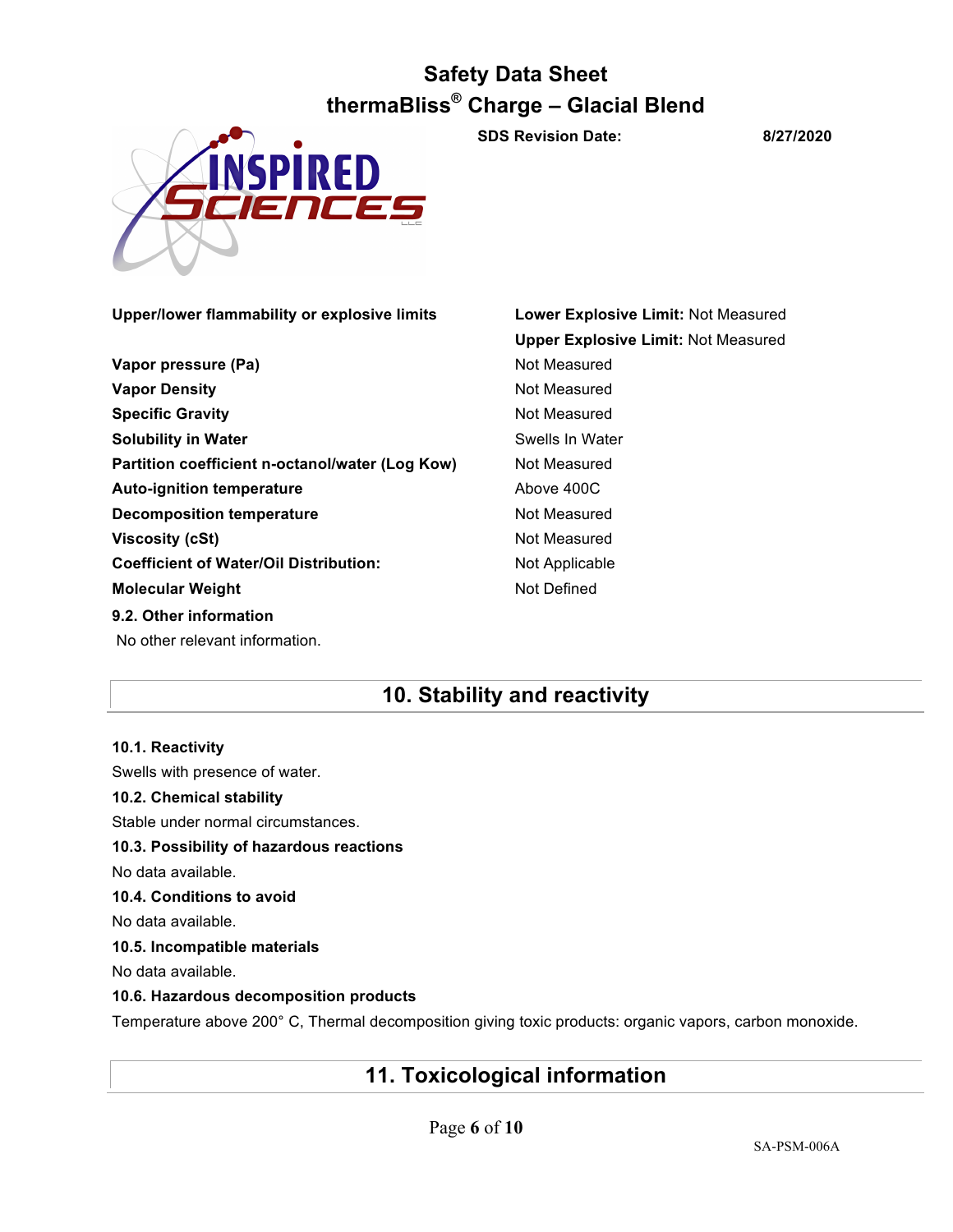

**SDS Revision Date: 8/27/2020**

## **Acute toxicity**

| Ingredient                        | Oral LD50,<br>mg/kg | Skin LD50,<br>mg/kg | <b>Inhalation</b><br>Vapor LC50,<br>ma/L/4hr | <b>Inhalation</b><br><b>Dust/Mist</b><br>LC50.<br>mg/L/4hr | <b>Inhalation</b><br>Gas LC50.<br>ppm |
|-----------------------------------|---------------------|---------------------|----------------------------------------------|------------------------------------------------------------|---------------------------------------|
| Sodium polyacrylate - (9003-04-7) | $> 5,000.00$ , Rat  | No data             | No data                                      | No data                                                    | No data                               |
|                                   | - Category: NA      | available           | available                                    | available                                                  | available                             |

Note: When no route specific LD50 data is available for an acute toxin, the converted acute toxicity point estimate was used in the calculation of the product's ATE (Acute Toxicity Estimate).

| <b>Classification</b>         | Category | <b>Hazard Description</b> |
|-------------------------------|----------|---------------------------|
| Acute toxicity (oral)         |          | Not Applicable            |
| Acute toxicity (dermal)       |          | Not Applicable            |
| Acute toxicity (inhalation)   |          | Not Applicable            |
| Skin corrosion/irritation     |          | Not Applicable            |
| Serious eye damage/irritation |          | Not Applicable            |
| Respiratory sensitization     |          | Not Applicable            |
| Skin sensitization            |          | Not Applicable            |
| Germ cell mutagenicity        |          | Not Applicable            |
| Carcinogenicity               |          | Not Applicable            |
| Reproductive toxicity         |          | Not Applicable            |
| STOT-single exposure          |          | Not Applicable            |
| STOT-repeated exposure        |          | Not Applicable            |
| Aspiration hazard             |          | Not Applicable            |

## **12. Ecological information**

## **12.1. Toxicity**

Do not release into the environment. Do not let the product enter the drains.

## **Aquatic Ecotoxicity**

| <b>Inaredient</b>                 | 96 hr LC50 fish. | 48 hr EC50 crustacea. | ErC50 algae,  |
|-----------------------------------|------------------|-----------------------|---------------|
|                                   | mg/l             | mq/l                  | mg/l          |
| Sodium polyacrylate - (9003-04-7) | Not Available    | Not Available         | Not Available |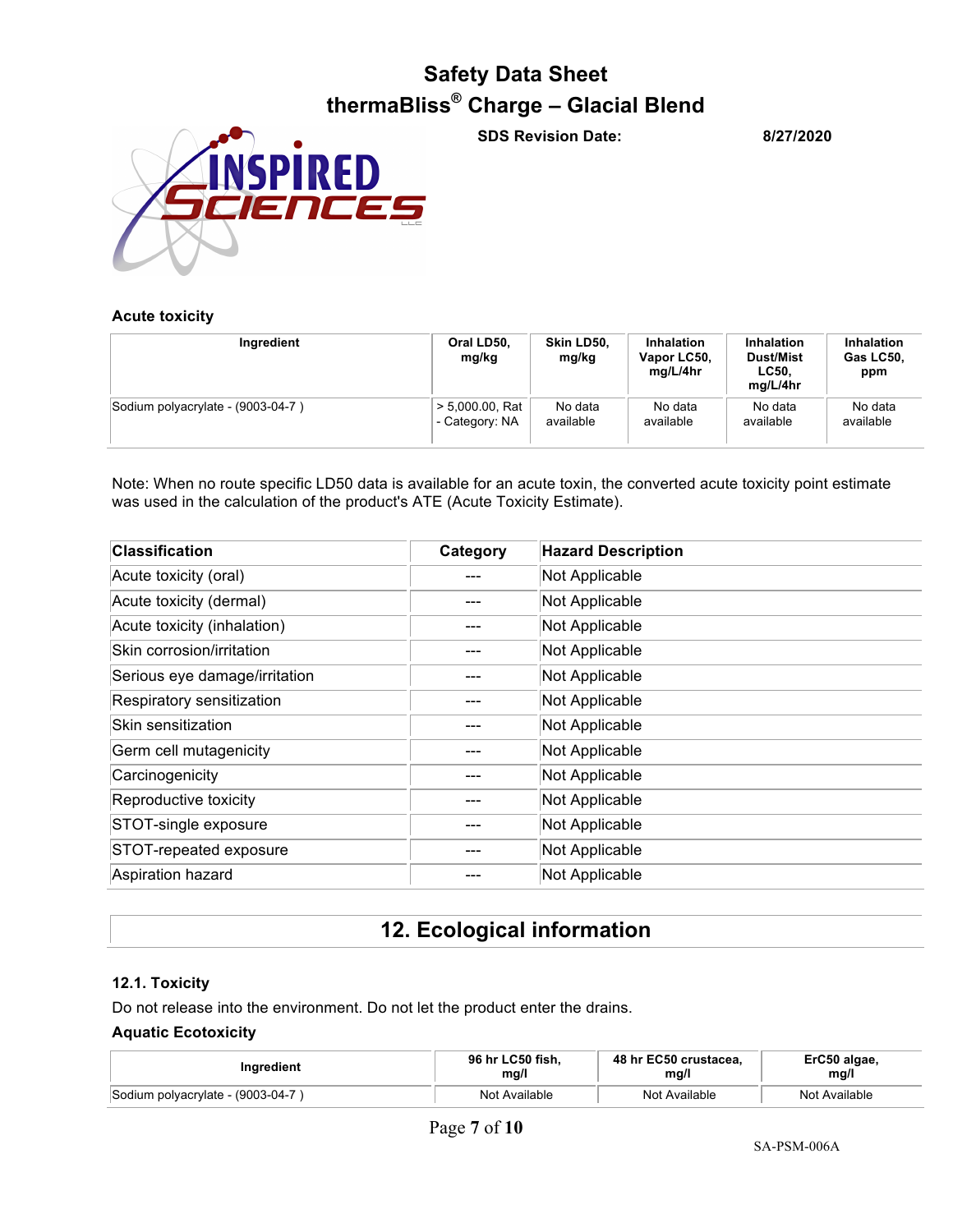

**SDS Revision Date: 8/27/2020**

**12.2. Persistence and degradability** There is no data available on the preparation itself. **12.3. Bioaccumulative potential** Not Measured **12.4. Mobility in soil** No data available. **12.5. Results of PBT and vPvB assessment** This product contains no PBT/vPvB chemicals. **12.6. Other adverse effects** No data available.

## **13. Disposal considerations**

## **13.1. Waste treatment methods**

Observe all federal, state and local regulations when disposing of this substance.

## **14. Transport information**

|                                     | <b>DOT (Domestic Surface)</b><br>Transportation) | <b>IMO / IMDG (Ocean</b><br>Transportation)                     | <b>ICAO/IATA</b>                 |  |
|-------------------------------------|--------------------------------------------------|-----------------------------------------------------------------|----------------------------------|--|
| 14.1. UN number                     | Not Applicable                                   | Not Regulated                                                   | Not Regulated                    |  |
| 14.2. UN proper shipping<br>name    | Not Regulated                                    | Not Regulated                                                   | Not Regulated                    |  |
| 14.3. Transport hazard<br>class(es) | <b>DOT Hazard Class: Not</b><br>Applicable       | <b>IMDG:</b> Not Applicable<br><b>Sub Class: Not Applicable</b> | <b>Air Class: Not Applicable</b> |  |
| 14.4. Packing group                 | Not Applicable                                   | Not Applicable                                                  | Not Applicable                   |  |
| 14.5. Environmental hazards         |                                                  |                                                                 |                                  |  |
| <b>IMDG</b>                         | Marine Pollutant: No                             |                                                                 |                                  |  |
| 14.6. Special precautions for user  |                                                  |                                                                 |                                  |  |

No further information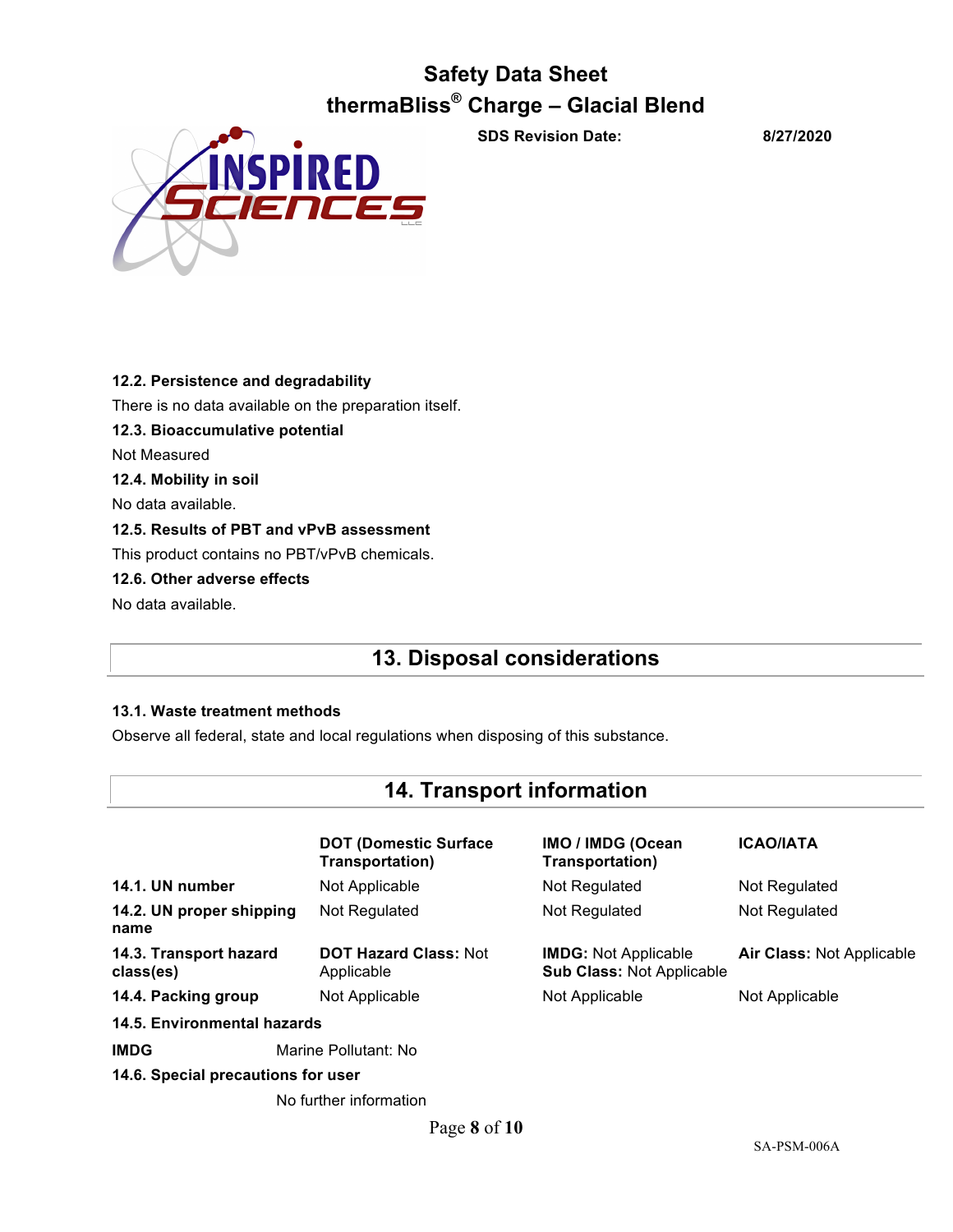**SDS Revision Date: 8/27/2020**



## **15. Regulatory information**

**Regulatory Overview** The regulatory data in Section 15 is not intended to be all-inclusive, only selected regulations are represented. **Toxic Substance Control Act ( TSCA)** All components of this material are either listed or exempt from listing on the TSCA Inventory. **WHMIS Classification** Not Regulated

**US EPA Tier II Hazards Fire:** No

**Sudden Release of Pressure:** No **Reactive:** No **Immediate (Acute):** No

**Delayed (Chronic):** No

## **EPCRA 311/312 Chemicals and RQs:**

To the best of our knowledge, there are no chemicals at levels which require reporting under this statute.

## **EPCRA 302 Extremely Hazardous:**

To the best of our knowledge, there are no chemicals at levels which require reporting under this statute.

## **EPCRA 313 Toxic Chemicals:**

To the best of our knowledge, there are no chemicals at levels which require reporting under this statute.

## **Proposition 65 - Carcinogens (>0.0%):**

To the best of our knowledge, there are no chemicals at levels which require reporting under this statute.

## **Proposition 65 - Developmental Toxins (>0.0%):**

To the best of our knowledge, there are no chemicals at levels which require reporting under this statute.

## **Proposition 65 - Female Repro Toxins (>0.0%):**

To the best of our knowledge, there are no chemicals at levels which require reporting under this statute.

## **Proposition 65 - Male Repro Toxins (>0.0%):**

To the best of our knowledge, there are no chemicals at levels which require reporting under this statute.

## **New Jersey RTK Substances (>1%) :**

To the best of our knowledge, there are no chemicals at levels which require reporting under this statute.

## **Pennsylvania RTK Substances (>1%) :**

To the best of our knowledge, there are no chemicals at levels which require reporting under this statute.